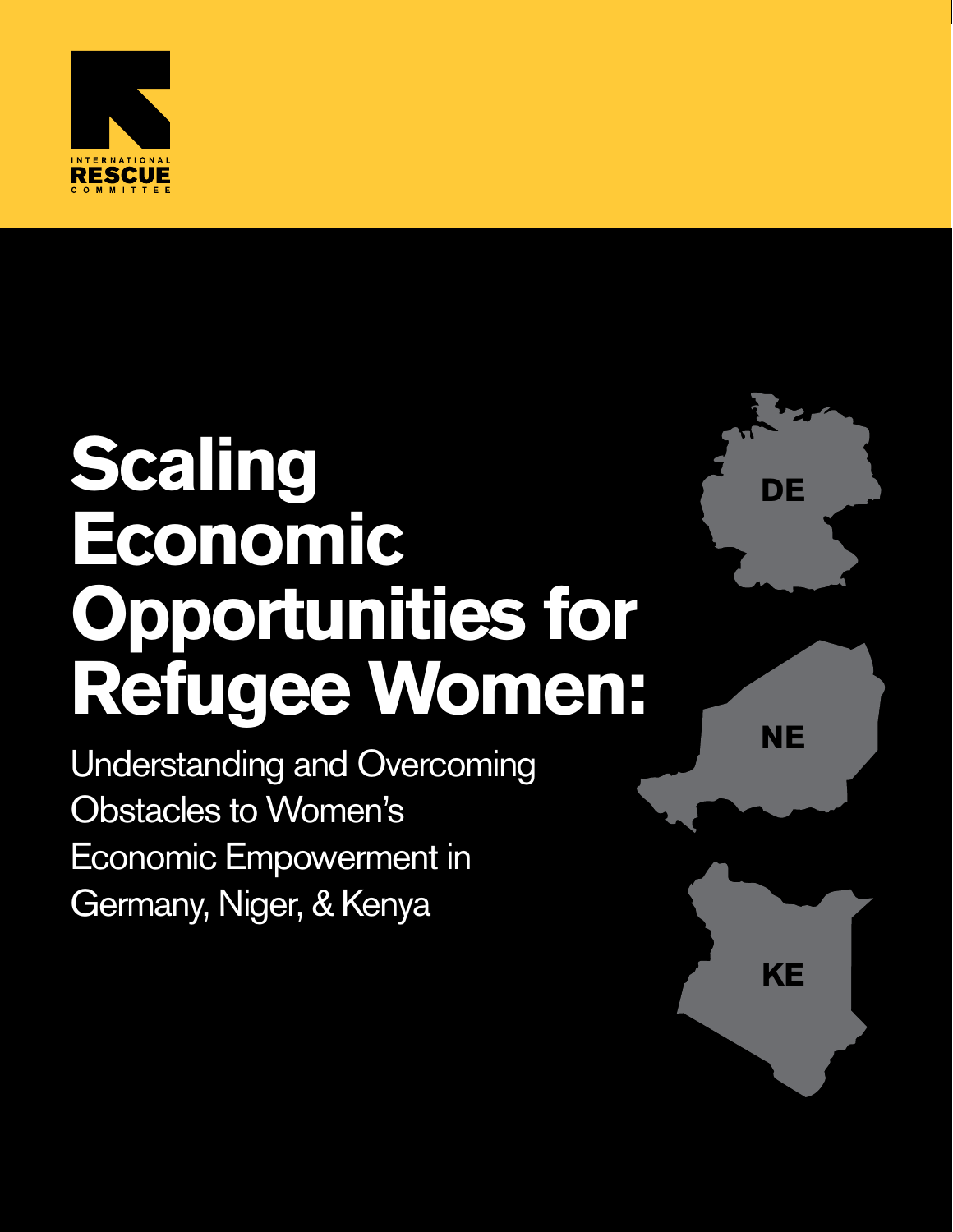# **Table of Contents**

| I.                                 | <b>Note to Readers</b>                                                     | 3  |
|------------------------------------|----------------------------------------------------------------------------|----|
| Н.                                 | <b>Abbreviations</b>                                                       | 3  |
| III.                               | <b>Background</b>                                                          | 4  |
| IV.                                | <b>Methods</b>                                                             | 8  |
|                                    | A. Research design                                                         | 8  |
|                                    | B. Target population and sampling                                          | 9  |
|                                    | C. Limitations                                                             | 12 |
|                                    | D. Ethics and Data Collection                                              | 13 |
| V.                                 | <b>Research Findings</b>                                                   | 14 |
|                                    | A. Women's desires and aspirations                                         | 14 |
|                                    | Defining women's economic empowerment                                      | 14 |
|                                    | Perceived benefits of economic empowerment                                 | 15 |
|                                    | Potential unintended consequences of women's economic empowerment          | 16 |
|                                    | Changes in perspectives on women working since coming to host country      | 17 |
|                                    | B. Constraints for women's economic empowerment                            | 17 |
|                                    | Access-related constraints                                                 | 17 |
|                                    | Agency-related constraints                                                 | 19 |
|                                    | Changes in agency-related constraints due to displacement and resettlement | 20 |
|                                    | C. Refugee women's current economic engagement                             | 21 |
|                                    | Women's preferences around type of work                                    | 22 |
|                                    | D. Networks of support                                                     | 22 |
|                                    | Access to networks of support                                              | 22 |
|                                    | Economic empowerment benefits of networks of support                       | 23 |
|                                    | E. Opportunities to improve women's economic empowerment                   | 24 |
| VI.                                | <b>Conclusion &amp; Recommendations</b>                                    | 27 |
| <b>References</b>                  | 31                                                                         |    |
| <b>Annex A: Research Questions</b> | 32                                                                         |    |
| <b>Acknowledgments</b>             | 33                                                                         |    |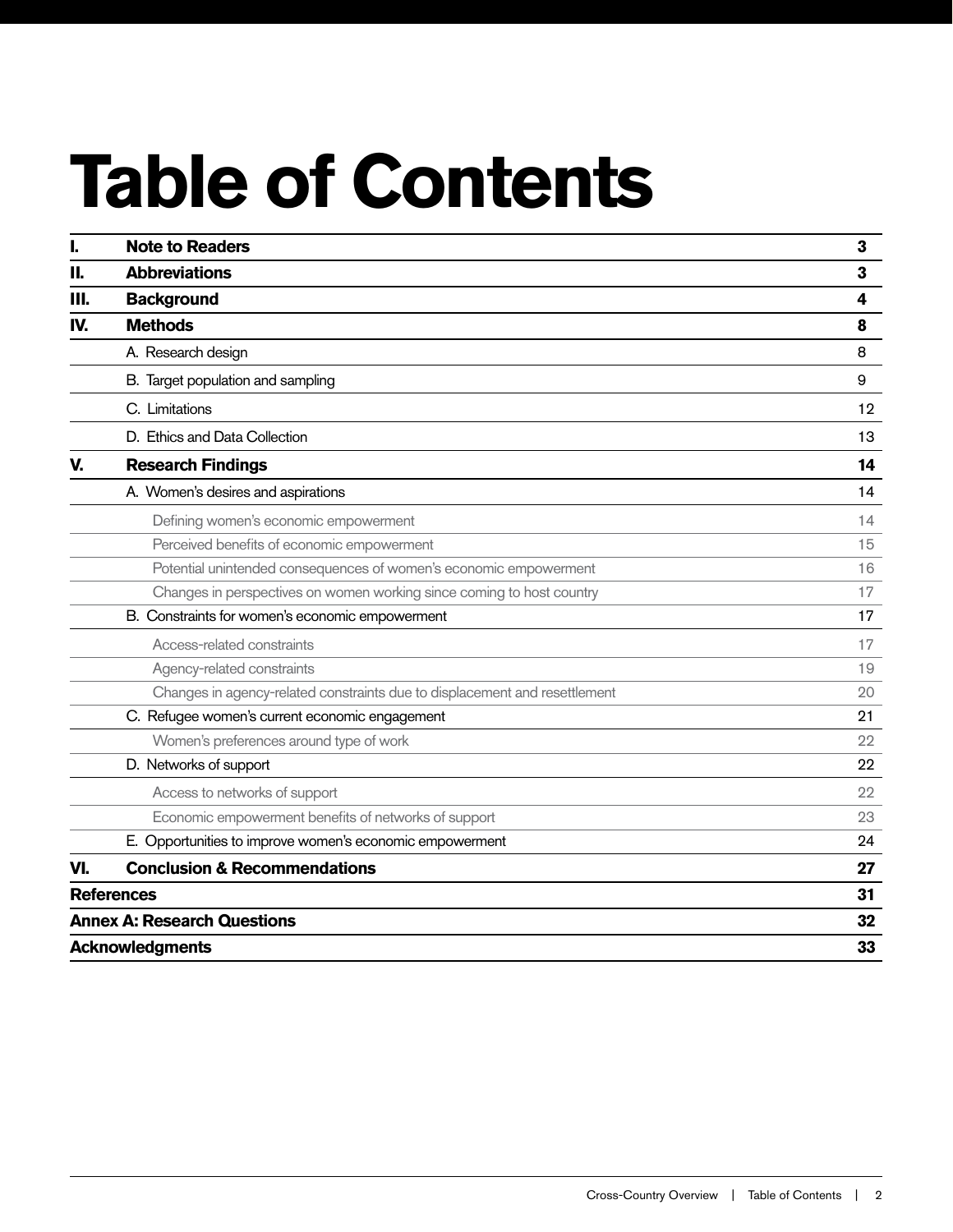## <span id="page-2-0"></span>**Note to Readers**

In 2019 and 2020, the International Rescue Committee conducted exploratory research in Germany, Niger and Kenya to understand the barriers and challenges displaced women face in acquiring human capital and participating in the labor market. This report captures the research methodology that was followed and presents a high level overview of the research findings. **The country specific reports** provide additional context and details per country.

## **Abbreviations**

| <b>BILLY</b> | Building Income and Leveraging Livelihoods<br>for Youth |
|--------------|---------------------------------------------------------|
| <b>CGD</b>   | Center for Global Development                           |
| <b>DRC</b>   | Democratic Republic of Congo                            |
| <b>FGDs</b>  | Focus Group Discussions                                 |
| <b>IDP</b>   | Internally displaced person                             |
| <b>IGA</b>   | Income-generating activity                              |
| <b>IRB</b>   | Institutional Review Board                              |
| <b>IRC</b>   | International Rescue Committee                          |
| KII          | Key Informant Interview                                 |
| <b>NGO</b>   | Non-governmental organization                           |
| PII          | Personally Identifiable Information                     |
| <b>UN</b>    | <b>United Nations</b>                                   |
| <b>UNHCR</b> | United Nations High Commissioner for                    |
|              | Refugees                                                |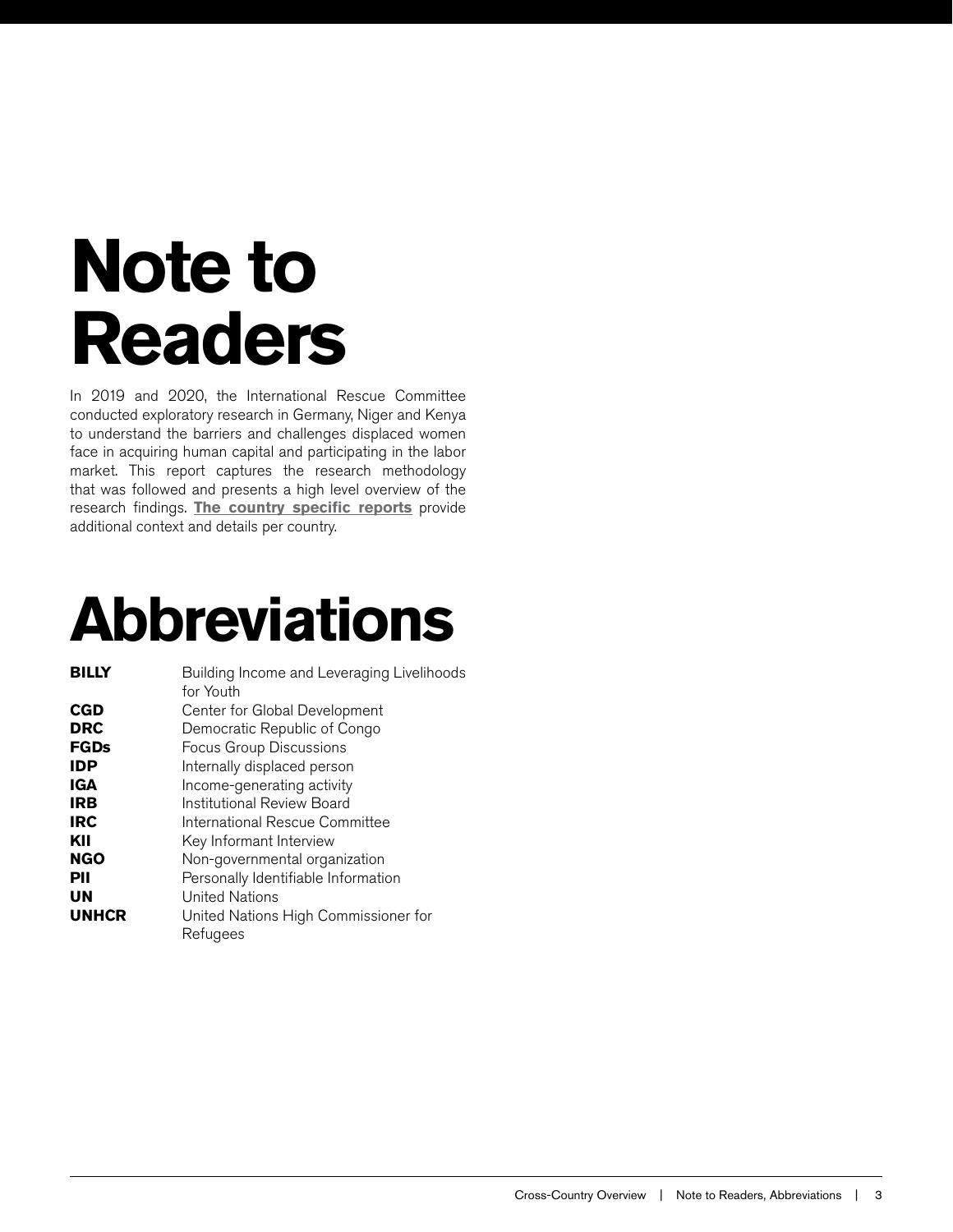## <span id="page-3-0"></span>**Background**

**Make up almost half of the global refugee population and face unique risks and challenges along displacement journey (UNHCR, of the global refugee population and face unique risks and challenges along 2018). Not least of these is finding dignified and empowering ways of supporting oneself and one's family in a new and unfamiliar setting (Gettliffe & Rashidova, 2019).** 

Globally, almost all economic indicators show that women are worse off than men, and this economic marginalization is intensified by violence and displacement (International Rescue Committee, 2019). Refugee women are consistently under- or un-employed in greater numbers than other populations. Data show that refugee women tend to have dramatically lower employment rates than refugee men, or host country women, and face major pay gaps (Kabir & Klugman, 2019).

With significant increases in global forced displacement over the past 10 years, it is now more critical than ever to consider the economic prospects of displaced women. Research suggests that improving refugee women's access to decent work (whether formal employment or other income generating activities) provides significant gains for refugee women and their families, as well as the host country's economy (Kabir & Klugman, 2019). However, significant barriers remain for both women and displaced populations, which are compounded in the case of refugee women.

#### **Constraints to Labor Market Participation**

According to the literature, there are six main categories of labor market barriers for displaced populations overall (see Figure 1 below). These include macro level barriers, such as legal frameworks, as well as other factors such as skills gaps and limited mobility.



Figure 1: Typical barriers to labor market integration for displaced populations Source: From "What are the key barriers to labour market integration of displaced populations?" by Prospera Consulting, 2020.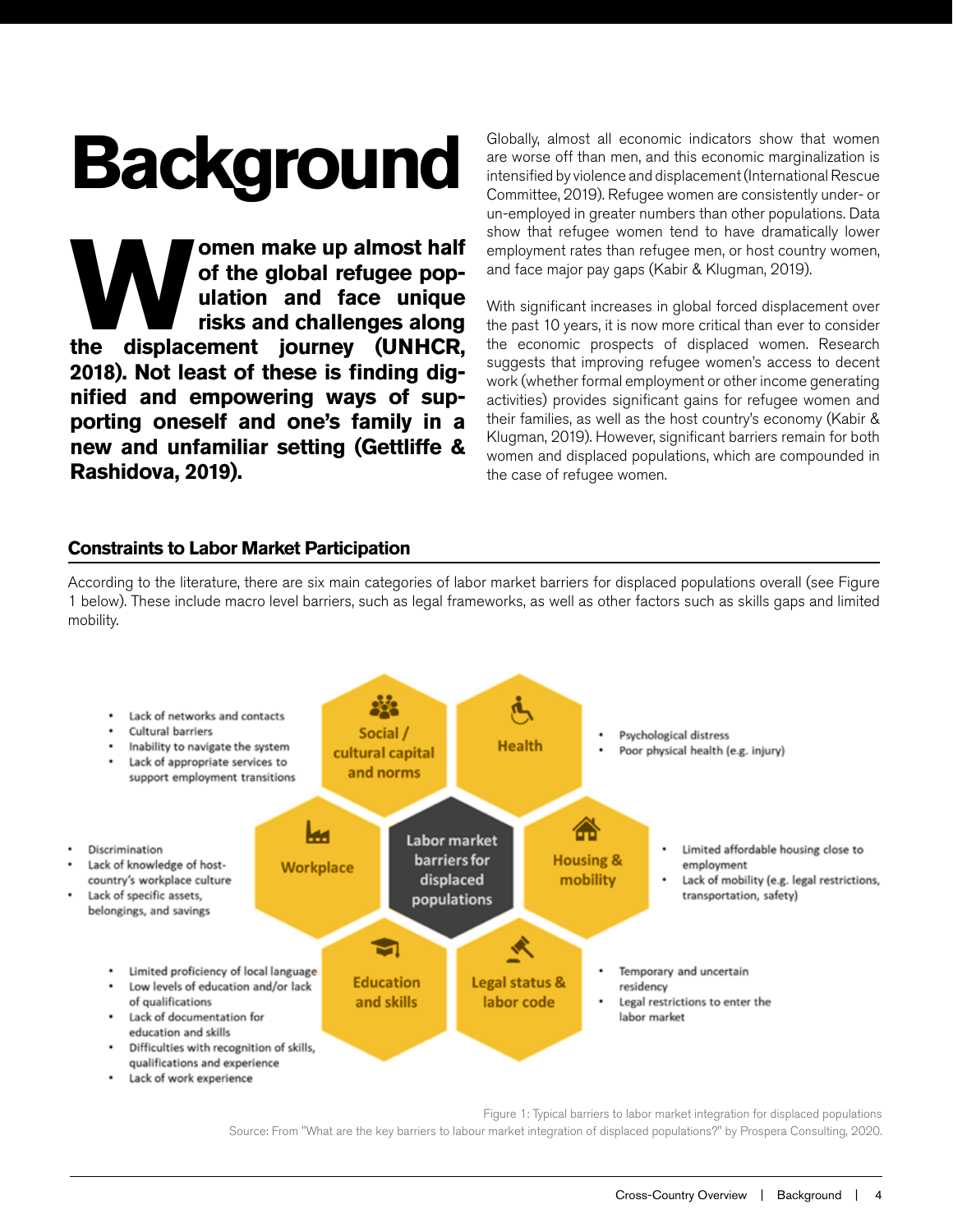The 2016 *Leave No One Behind* report by the UN Secretary-General's High-Level Panel on Women's Economic Empowerment similarly identifies four main systemic constraints contributing to gaps in women's economic opportunities, including:



adverse social norms



discriminatory laws



unpaid care work, and



lack of access to resources and assets (Klugman & Tyson, 2016)

Displaced women not only face constraints related to their gender, but also to their displacement such as legal restrictions and psychological distress. Recent research by Kabir & Klugman (2019) on the pay and employment gaps specifically faced by refugee women suggests the following to be primary causes:

- Gendered occupational segregation that keeps women in unskilled, low paid sectors of the economy
- Intersecting inequalities and discriminatory social norms in the household and wider society
- Legal barriers to labor market participation for displaced populations
- Concentration of women in the informal economy, with low pay and no legal protection
- Gendered social and business networks, to which women generally have less access
- Lack of resources to promote women's economic empowerment in crisis settings

#### **State of the Evidence on Interventions that Support Women's Economic Empowerment**

The Center for Global Development's (CGD) recent review of evidence on interventions to support women's economic empowerment points to a number of interventions that address the range of barriers that displaced women face. These include interventions such as: bundled case management services; affordable and accessible childcare; vocational or business training responsive to labor-market demand; and, interventions supporting access to networks and mentors (Buvinic & O'Donnell, 2016).

#### Bundled case management services

The evidence suggests that provision of capital transfers combined with technical training, ongoing support, and lifeskills coaching is a proven strategy for increasing employment and income among very poor women (Buvinic & O'Donnell, 2016). While this finding reflects strategies primarily implemented in development contexts, the need for such a holistic approach is also supported by research on the most relevant services to facilitate displaced women entering the labor force (Barbelet & Wake, 2017).

#### Affordable and accessible childcare

According to the CGD's review of evidence, affordable, accessible childcare increases women's opportunities for employment and increased income (Buvinic & O'Donnell, 2016). This is supported by research which specifically identifies high quality and affordable childcare as one of the services most relevant to support displaced women entering the labor force (Barbelet & Wake, 2017).

#### Vocational or business training responsive to labormarket demand

Vocational or business training programs designed in response to labor-market demand, and that offer transportation and childcare services to participants, are evidenced to support women's increased opportunities, particularly for younger women (Buvinic & O'Donnell, 2016).

#### Supporting access to networks and mentors

The CGD's review of evidence suggests that access to both formal and informal groups and sustained one on one interactions with supportive mentors or coaches is promising to increase the impact of other interventions for poor women (Buvinic & O'Donnell, 2016). Furthermore, networks and mentors can reinforce ongoing learning and application of new skills and behaviors (Berger & Yudon, 2016).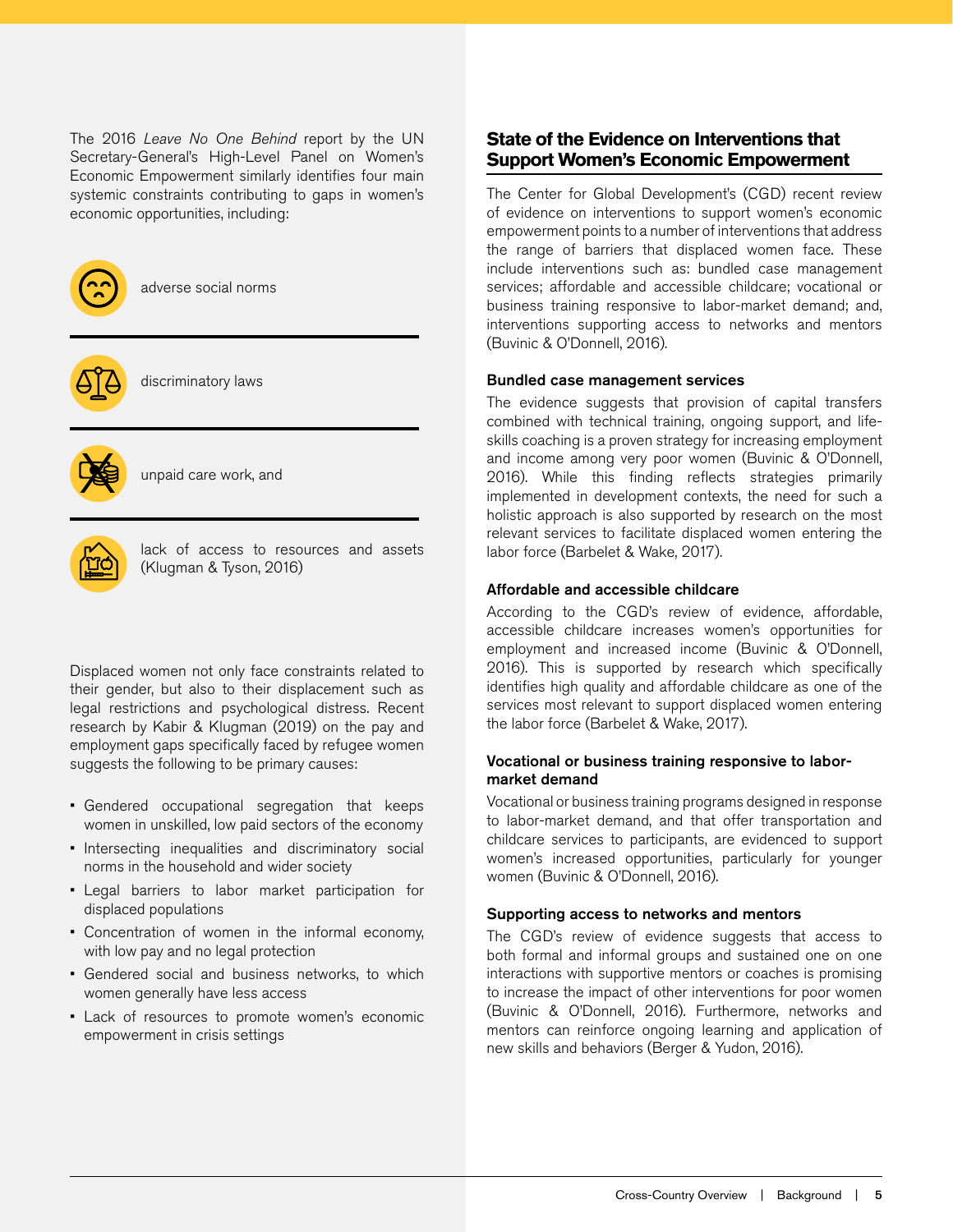#### Access to savings accounts or groups

The value of effective savings mechanisms for women's economic empowerment has been documented by recent rigorous research and are considered a "proven" approach by a recent global evidence review (Buvinic & O'Donnell, 2016).

In addition to the previously mentioned interventions, there is also growing interest in and evidence for promising practices to effectively engage men at the household, community and policy level to support women's economic empowerment (International Labor Organization, 2015). Recent efforts to document the benefits of engaging men in endeavors to promote women's economic empowerment suggest the potential effectiveness of workshops that encourage positive masculinity while promoting more equal gender norms (International Labor Organization, 2015). Other services determined as most relevant to support displaced women entering the labor force include (Barbelet & Wake, 2017):

- information about opportunities for training or employment
- access to finance
- assistance in applying for and navigating opportunities, and
- support for longer-term objectives, particularly children's education and skills improvement

Finally, in humanitarian settings, there is a strong case for starting livelihoods support during the early stages of a humanitarian crisis and building on that over time. This can help refugees to protect their assets, prevent indebtedness and exploitation (Barbelet & Wake, 2017), and increase the likelihood of economic independence for refugees as humanitarian assistance decreases over time. Labor market participation in the first years after arrival has a significant effect on later employment opportunities and wages. Refugees who are employed quickly and continuously after arrival embark on a trajectory that leads to higher incomes later (IDB/The World Bank, 2017).

#### **Study Objective**

Although there has been significant progress in understanding and defining women's economic empowerment and the barriers that women and displaced populations face in labor market participation on a structural level, there is limited research at the individual level, exploring how displaced women themselves define economic empowerment and its benefits, and their perception of the challenges that they face in acquiring human capital and participating in the labor market.

**To address some of these gaps in knowledge, the IRC conducted a qualitative research study in three varied contexts: Germany, Niger and Kenya, and focused on six key areas of investigation across the three countries:**

How do displaced women define economic empowerment? What are displaced women's current economic practices and aspirations and what are the perceived benefits and unintended consequences of women's economic empowerment? What are the most binding constraints displaced women face in acquiring human capital and accessing employment? 1 2 3



To what extent are displaced women participating in support programs and the labor market and what are their views on the available options?



What are the current gaps in service provision and what are the opportunities to improve women's economic empowerment in each context?

6

What role do social norms and support networks play in enabling or restricting women's economic activities?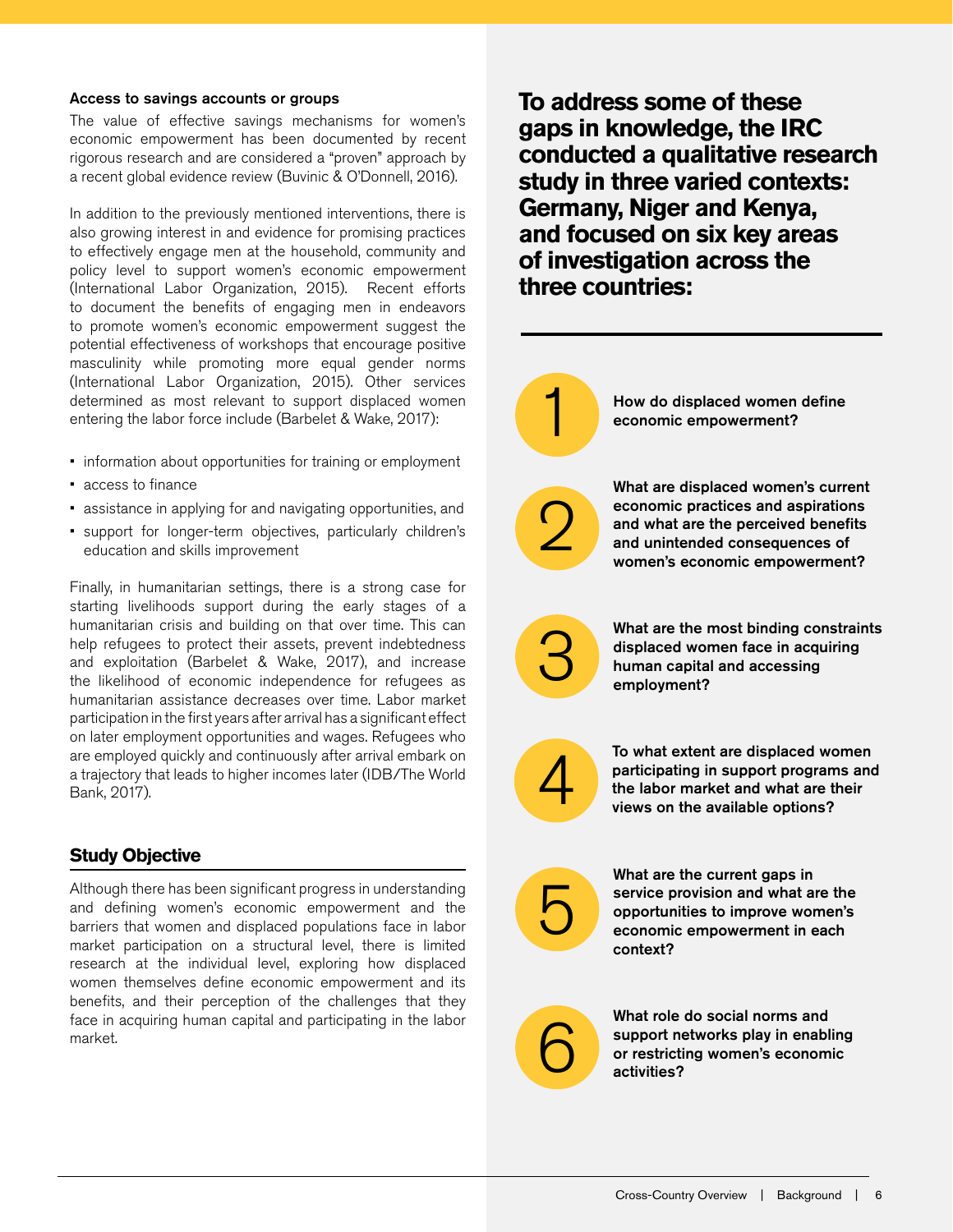#### **Context**

The three sites of investigation for this research included Germany, Niger and Kenya, each site highlighting the heterogeneity in the refugee population and experience. For a detailed presentation of the country specific findings, refer to the individual case studies for **Germany, Niger and Kenya.** This report provides an overview of the research methods and highlights the similarities and differences in the research findings across the three sites. Within each country, a number of factors determined the specific geographical location where the research was conducted. The two primary considerations included: (i) a significant refugee population, and (ii) the International Rescue Committee's presence or intention to deliver services in that location.

In the past 5 years, Germany has experienced a significant increase in asylum applications. It currently hosts 970,365 refugees (UNHCR, 2018), with a majority of asylum seekers coming from Syria, Iraq, Nigeria, Turkey, Afghanistan and Iran, and increasingly Eritrea and Somalia (Worbs & Baraulina, 2017; BMFSFJ, 2018; Federal Office for Migration and Refugees, 2019). The research in Germany was conducted in Bonn and Berlin and the vast majority of research participants were Syrian.

Niger is a large land-locked country in the Sahel region of West Africa and has been considerably impacted by the ongoing conflict and displacement in neighboring countries in the wider Sahel region, including Libya, Mali, Burkina Faso, and Nigeria. As a result of these conflicts, there are approximately 380,000 displaced people in Niger, including internally displaced persons, refugees, and returnees (UNHCR, 2019a). The research in Niger focused on Malian refugees in the Tillabéry region of Northwest Niger, home to several refugee camps and large numbers of IDPs.

Of the three locations, Kenya has the longest standing refugee population, though numbers were low prior to 1990. In the last 30 years, the population has grown to approximately 490,000 registered refugees in camp settings and urban areas (UNHCR, 2019b) due to major and protracted conflict and displacement in three neighboring countries: Somalia, South Sudan, and the Democratic Republic of Congo (Manji et al., 2019; Abuya, 2007, in O'Callaghan & Sturge, 2018). A majority of Kenya's refugees and asylum-seekers come from Somalia (~54%), South Sudan (25%), and Democratic Republic of Congo (DRC) (9%) (UNHCR, 2019b). The research in Kenya was conducted in two urban sites – the Eastleigh area in the Kamukunji Sub-county of Nairobi and Rongai in Kajiado County, an urban center approximately 50 miles south of Nairobi – and focused on displaced women from Somalia and the Democratic Republic of Congo.



#### **Research Sites**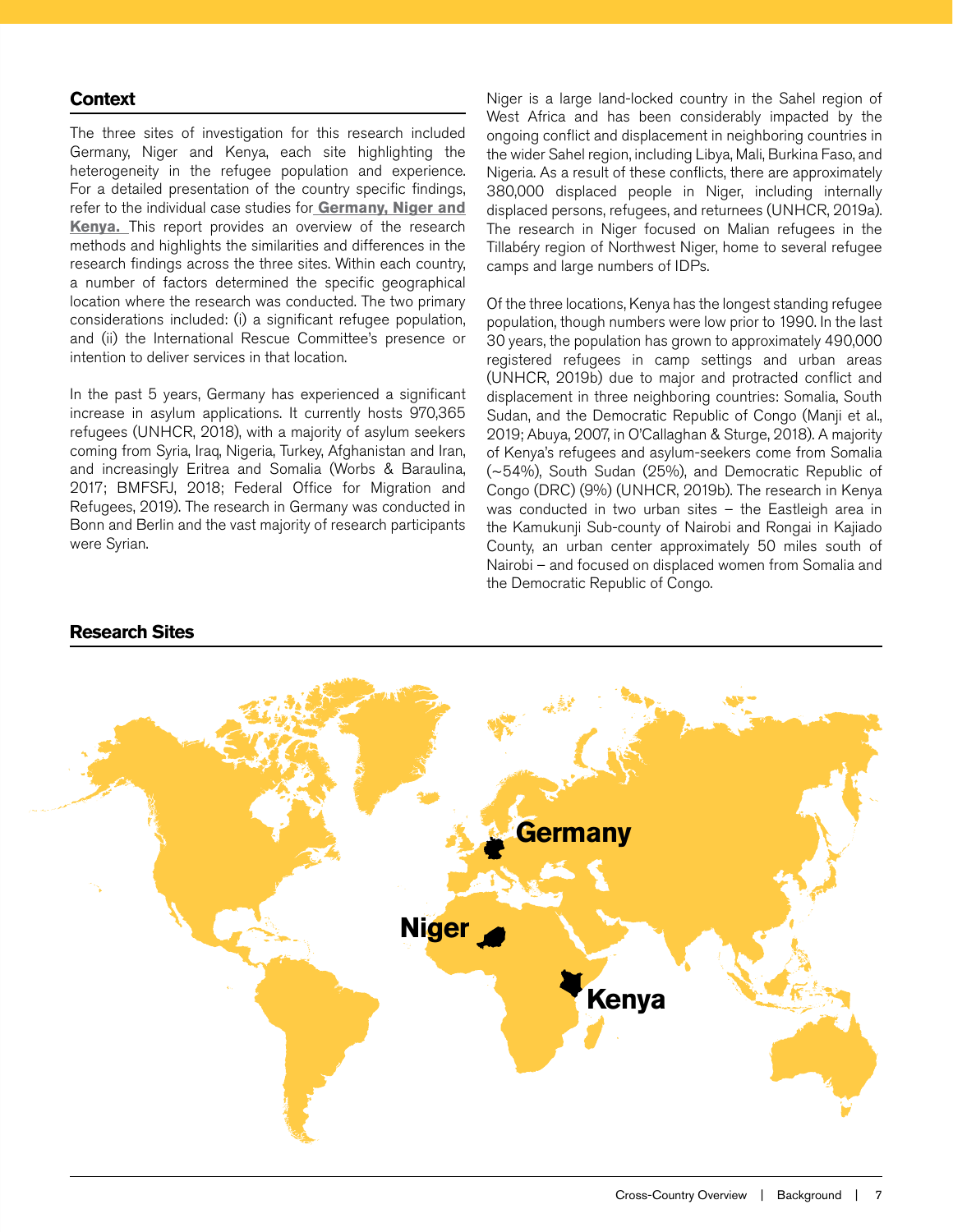## <span id="page-7-0"></span>**Methods**

### **A. Research design**

**TABLE THE FORMATIVE TEST INTERNATIONAL EXERCISE IN A USE IN A USE IN A USE IN A USE IN A USE IN A USE IN A USE IN A USE IN A USE IN A USE IN A USE IN A USE IN A USE IN A USE IN A USE IN A USE IN A USE IN A USE IN A USE IN qualitative research methods, including focus group discussions (FGDs) and semi-strucand men, and key informant interviews (KIIs) with relevant stakeholders.** 

The research instruments are included in Annex A. A purposive sample<sup>1</sup> of 83 displaced women, 27 displaced men and 23 key informants across three countries participated in the research and shared their perspective and experience with the range of topics that this research aimed to cover. See Table 1 below for a breakdown of research participants by country.

#### **Table 1: Breakdown of Research Participants by Country**

| <b>Country</b> | <b>Displaced</b><br><b>Women</b> | <b>Displaced</b><br><b>Men</b> | Key<br><b>Informants</b> |  |
|----------------|----------------------------------|--------------------------------|--------------------------|--|
| Germany        | 24                               | 6                              | 10                       |  |
| Niger          | 32                               | $12 \overline{ }$              | 6                        |  |
| Kenya          | 97                               | 9                              |                          |  |

<sup>1</sup> Researchers use purposeful sampling in qualitative research to deliberately identify and select research participants (groups or individuals) who are able to provide rich information and experiential knowledge on the topic of interest. Purposive sampling can include efforts to reach participants with diversified experiences, backgrounds and viewpoints, so as to gather information from a broad spectrum of those concerned by a phenomenon or issue. It is particularly effective for gathering in-depth information from relatively small sample sizes (Palinkas, L., Horwitz, S., Green, C. et al., 2015. Purposeful sampling for qualitative data collection and analysis in mixed method implementation research. Administration and Policy in Mental Health 42: 533. https://doi.org/10.1007/s10488-013-0528-y).

#### **Box 1. Conceptual Framework**

Efforts to sustainably promote women's economic empowerment in a systemic way that both leverages economic incentives in local growth sectors while working with and through gendered social norms are gaining traction. However, many challenges remain, especially in applying emerging principles and best practices to a broader range of settings. Recent women's economic empowerment policy initiatives assume a certain level of safety and stability that enables private sector engagement, freedom of movement, and functioning markets, among others key factors. However, they inadequately account for the barriers and risks faced by forcibly displaced women (International Rescue Committee, 2019).

As such, the IRC has recently published a new model for applying women's economic empowerment concepts within contexts of forced displacement and crisis. Within this new framework, economic empowerment is understood as *"the ability for women to safely generate, use and control resources to achieve economic wellbeing"* (International Rescue Committee, 2019).

In order for this to happen, transformations must take place in women themselves, their households, the community and the broader society to both improve women's access to key resources and opportunities (including education, training, financial literacy, capital, networks, employment options), and that increase their agency (the ability to safely and freely make choices about how they control their time and resources) (Markel & Jones, 2014). Experience shows that when these two elements are considered concurrently, the potential for economic empowerment increases (Markel & Jones, 2014).

With this framing in mind, and considering the structural and behavioral changes required for women's economic empowerment, the research results are presented according to both key access and agency constraints, as well as corresponding ways to safely increase displaced women's ability to generate, use and control resources to support their economic wellbeing, and that of their families.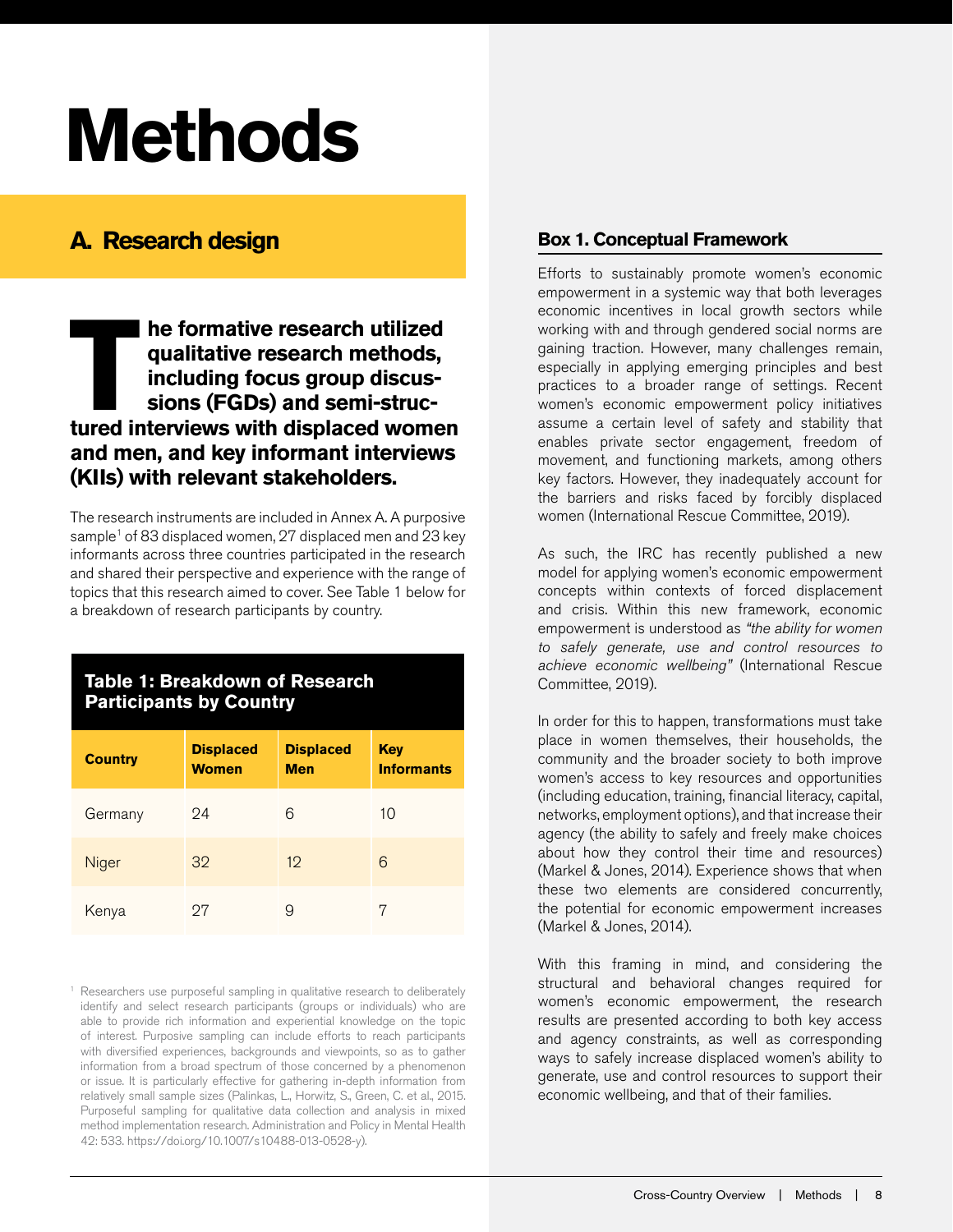### <span id="page-8-0"></span> **B. Target population and sampling**

The target population for this research was working-age refugee women, as well as other adult household members, as relevant (i.e. husbands, fathers, in-laws, etc.), and service providers, policymakers, government officials and businesses that engage with and design programs for this target population<sup>2</sup>. The research utilized purposive sampling to reach a meaningful cross section of refugee women and men who represented a range of characteristics of interest for the research. These characteristics included age, marital status, ethnic background, country of origin, and female and maleheaded households.

In all three countries, research participants were primarily recruited through IRC's ongoing and upcoming programs, other non-governmental organizations (NGOs) and IRC's local partners. The research team also made reasonable effort to use snowball sampling<sup>3</sup> to expand the sample to include refugee women not proactively seeking support through the IRC or its local partners. See Table 2 for a breakdown of research participants by type of engagement per country.

### **Table 2: Research Participants by Type of Engagement per Country**

| <b>Country</b> | <b>Type of Engagement</b>                        | <b>Refugee Women</b> | <b>Refugee Men</b> | <b>Key Informants</b> |
|----------------|--------------------------------------------------|----------------------|--------------------|-----------------------|
|                | Semi-structured Interviews                       | 15                   | 6                  | 10                    |
| Germany        | Focus Group Discussion Participants <sup>4</sup> | 18                   | N/A                | N/A                   |
|                | Semi-structured Interviews                       | 12                   | 5                  | 6                     |
| Niger          | <b>Focus Group Discussion Participants</b>       | 20                   | 7                  | N/A                   |
|                | Semi-structured Interviews                       | 12                   | $\overline{4}$     | 7                     |
| Kenya          | Focus Group Discussion Participants <sup>5</sup> | 16                   | 5                  | N/A                   |

<sup>2</sup> Refer to each individual case study for more details on the research sample by country

4 Note: Of the 18 FGD participants, 9 also participated in an interview.

5 Note: Of the 16 FGD participants, 1 also participated in an interview.

<sup>&</sup>lt;sup>3</sup> Snowball sampling is a method used in qualitative research to reach additional participants by asking an existing participant to recommend and put the researcher in touch with others who may be willing to also participate. This sampling approach can be particularly useful in reaching populations who are marginalized, inaccessible or otherwise unknown to researchers at the start of the research process (Atkinson and Flint, 2001. Accessing hidden and hard-to-reach populations: Snowball research strategies. Social research update, 2001 http://citizenresearchnetwork.pbworks.com/f/accessing%2Bhard%2Bto%2Breach%2Bpopulations%2Bfor%2Bresearch.doc)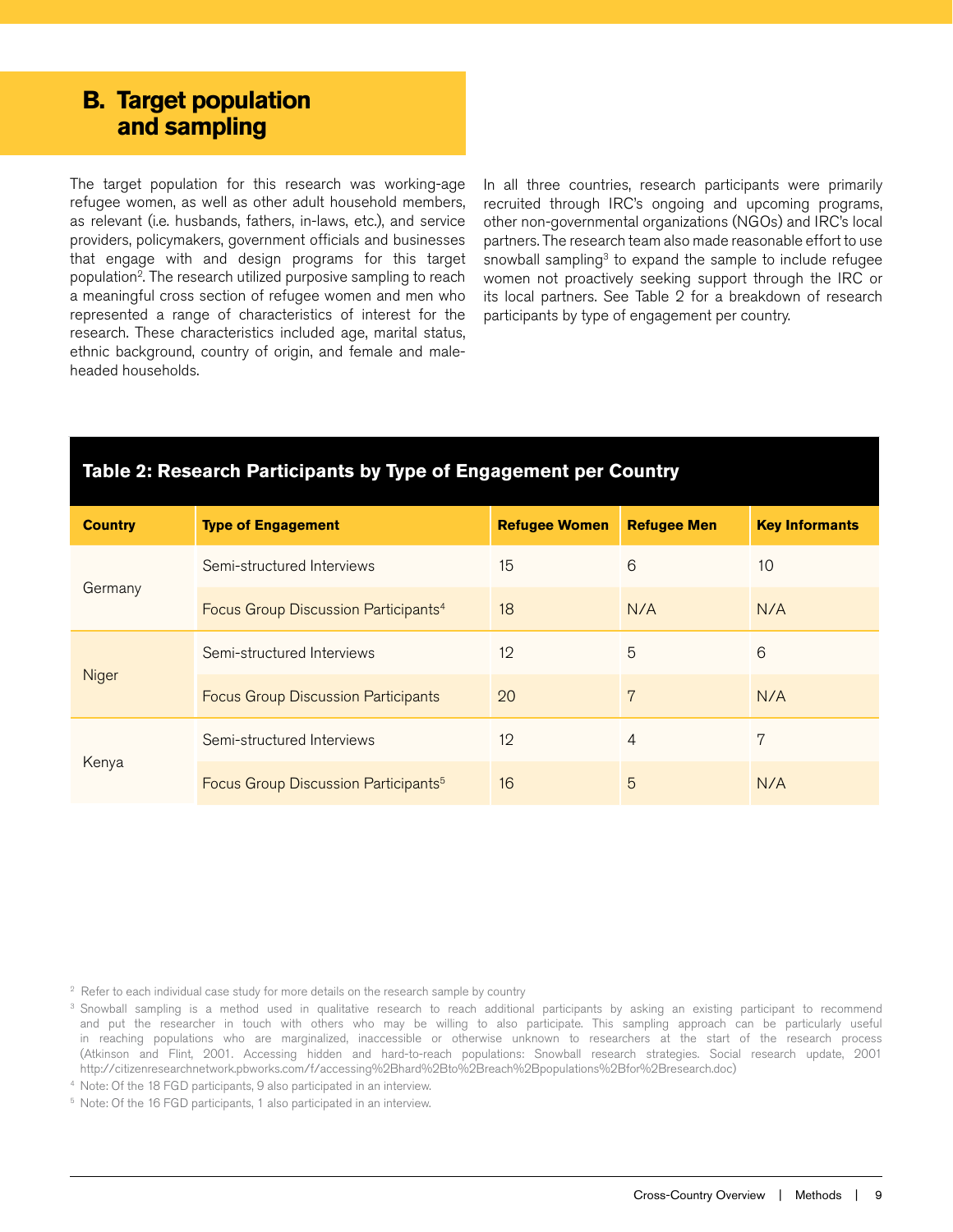Overall, the research team conducted ten different FGDs in Germany, Niger and Kenya. Eight of these were with women and two with refugee men. In each country, the research was conducted over the course of one week per country between May 2019 and January 2020.



In Germany, ninety percent of the research participants (27 out of 30) for the semi-structured interviews and FGDs were contacted and recruited through IRC country program staff or IRC's local partners. Six women participants were recruited via a connection with a volunteer, two women and one man through an interpreter, and another man through his wife who had been interviewed. Overall, the sample consisted of refugees from the following countries: Syria, Afghanistan, Iran, Tunisia, Iraq, Pakistan and Eritrea. All 10 key informant interviewees were identified and recruited by IRC staff.

The participants for the semi-structured interviews included 15 refugee women from Syria, Tunisia, Eritrea, Iran and Iraq, with the vast majority of participants coming from Syria. The interviews included all working age women, between the ages of 18-54, who were mostly married (10 out of 15 women) and had been in Germany between 3-4 years (13 out of 15 women). The male interviewees included 6 refugee men from Iraq, Syria, Eritrea and Pakistan, between the ages of 18-65, with 5 out of 6 men under the age of 34. Many of the men were single (4 out of 6) and had been in Germany between 3-4 years (4 out of 6). Given the demographic composition of the male participants, notably the average age and marital status, their perception of household dynamics between husbands and wives must be interpreted with caution as they were not speaking from first-hand experience.

In Niger, research participants were recruited from all five neighborhoods in the Abala Refugee Camp in Tillabéry through an NGO, "Action Pour le Bien Etre" (APBE), tasked with managing the camp. APBE contacted neighborhood chiefs, who in turn reached out to a woman leader for the neighborhood, who then recruited the female FGD and interview participants. The research team specified the selection criteria prior to the recruitment process, as described above. A similar process was followed for recruiting the men, with the neighborhood chief identifying participants available within the research period. However, most of the younger men were participating in training at the time, and the sample of men was more heterogeneous in terms of marital status and age.

The participants for the semi-structured interviews included 12 refugee women from Mali between the ages of 25- 65. Half the women (6 out of 12) were married, while the others were divorced (4 out of 12) or widowed (2 out of 12), and the vast majority of the women (11 out of 12) had spent 5+ years in Abala camp. Fifty-eight percent (7 out of 12) did not complete any education and a quarter (3 out of 12) attended Koranic school.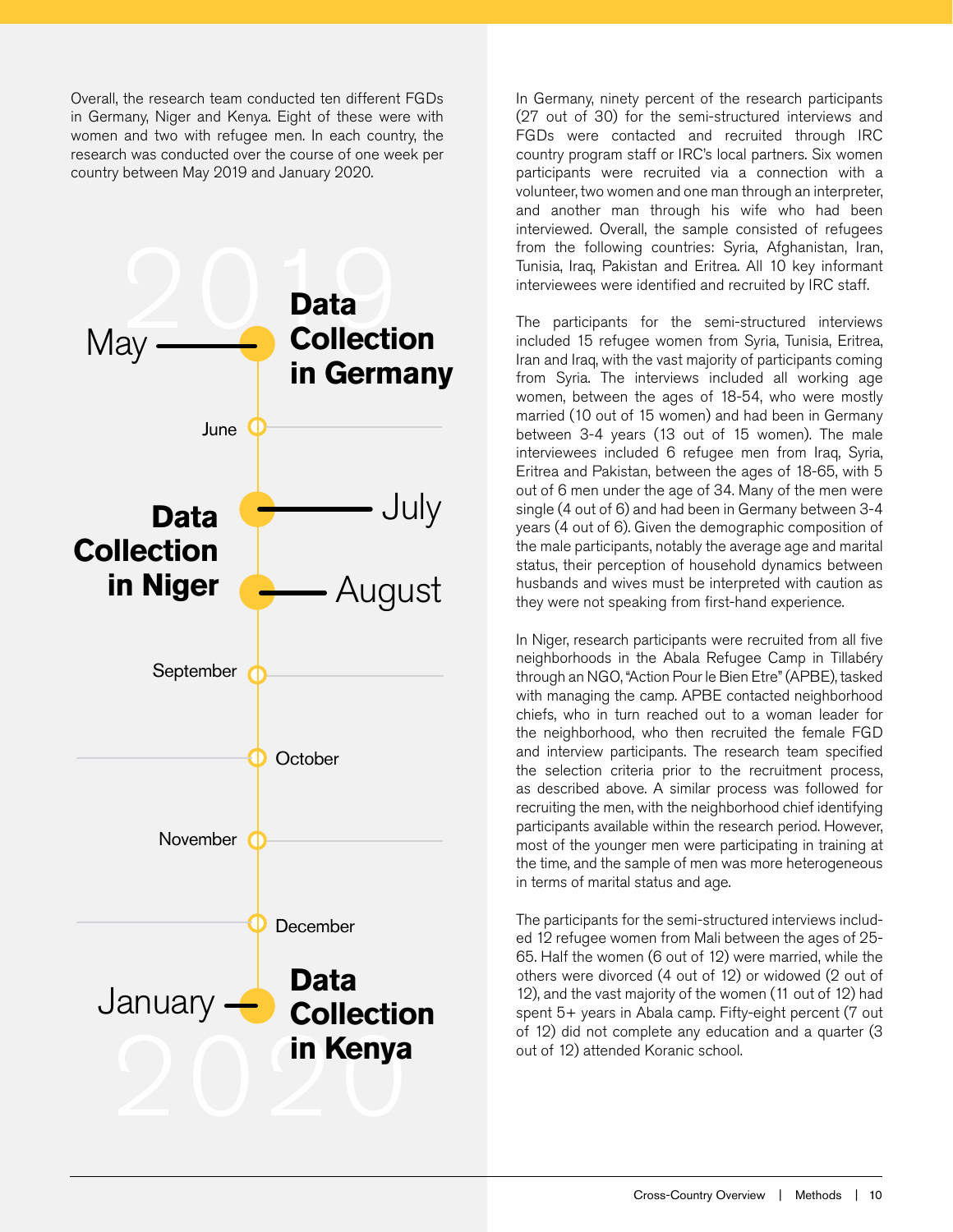<span id="page-10-0"></span>Only 5 male interviewees from Mali participated in the research, all of whom had been in Niger for 5+ years. The male interviewees were all married and were between the ages of 25-65, with 3 out of the 5 interviewees in the 55-65 age range. The majority of male interviewees (3 out of 5) had completed no education and one participant each had completed elementary and middle school. Among key informants, the majority represented NGOs serving refugee and displaced populations (4 out of 6), with the other two representing Niger's Community Development Agency. All key informants were men.

Finally, in Kenya, research participants were recruited through IRC's Building Income and Leveraging Livelihoods for Youth (BILLY) project infrastructure. Drawing on a list of displaced men and women who have participated in IRC programming previously, or who have registered to receive services in the future, the research team contacted individuals to gauge their interest in participating in the research. Participants were recruited at the IRC program sites in Pangani, Kawangware and Rongai areas of Nairobi.

The female participants for the semi-structured interviews included three Somali women and one Ethiopian woman living in Eastleigh, and 8 Congolese women living in Rongai. The interviews included all working age women, between the ages of 18-44, most of whom were either divorced, single or separated (7 out of 12 women). The Somali and Ethiopian interviewees had been in Kenya for seven years or more, and the Congolese women interviewees between two and seven years. The male interviewees included 4 refugee men from Somalia (1), Ethiopia (1), and the DRC (2) between the ages of 25-44. Three out of the four male interviewees were married and they had been in Kenya for a period of between five and ten years.

### **C. Limitations**

The objective of this research was to develop a better understanding of women's economic empowerment from the perspective of refugee populations, primarily women, and document the challenges that refugee women face in acquiring human capital and participating in the labor market.

The qualitative methodology was designed to generate indepth information on the relevant population to capture their perspective in particular, which is under-represented in the literature.

However, the research did not capture a representative sample of all refugee women living in these three countries or the specific sub-localities. The sampling techniques (purposive and snowball sampling) utilized can lead to a biased sample. In the case of this research, the majority of participants were recruited with the support of the IRC and therefore were likely to share key characteristics, such as willingness to work. This may not be reflective of the female refugee population as a whole and may have skewed results to reflect the perspectives and experiences of people more likely to reach out for NGO support or to seek out labor market opportunities. In Niger, participant recruitment occurred through connections with neighborhood leaders, who followed the purposive sampling method, but who may also have their own biases that may have influenced who in the camp they recruited to participate in the research. It is possible that only those participants were recruited to participate who were already known to neighborhood leaders or alternatively were more vocal in their neighborhoods. Overall, our ability to generalize from these results is limited, instead this study captures refugee women's perspective on economic empowerment from a range of contexts.

The research instruments were translated into a number of languages including: German, French, Swahili, Somali, Arabic, and Tigrinya. However, given the diversity of research participants across the three countries, the research team still faced some challenges in communication with specific research participants. The research team tried to mitigate this issue by simplifying questions as much as possible, and sometimes skipping more abstract questions that could lead to miscommunication or confusion.

Finally, in Kenya, IRC staff members served as translators and were already known to some of the research participants. This could have potentially led to response bias where interviewees modified their answers to fit what they thought might be more socially acceptable, or met the desires of the IRC staff person.



90% of the research participants for the semi-structured interviews and FGDs were contacted and recruited through IRC country program staff or IRC's local partners.



Research participants were recruited from all five neighborhoods in the Abala Refugee Camp in Tillabéry through an NGO, "Action Pour le Bien Etre" (APBE), tasked with managing the camp.



Research participants were recruited through IRC's Building Income and Leveraging Livelihoods for Youth (BILLY) project infrastructure and at the IRC program sites in Pangani, Kawangware and Rongai areas of Nairobi.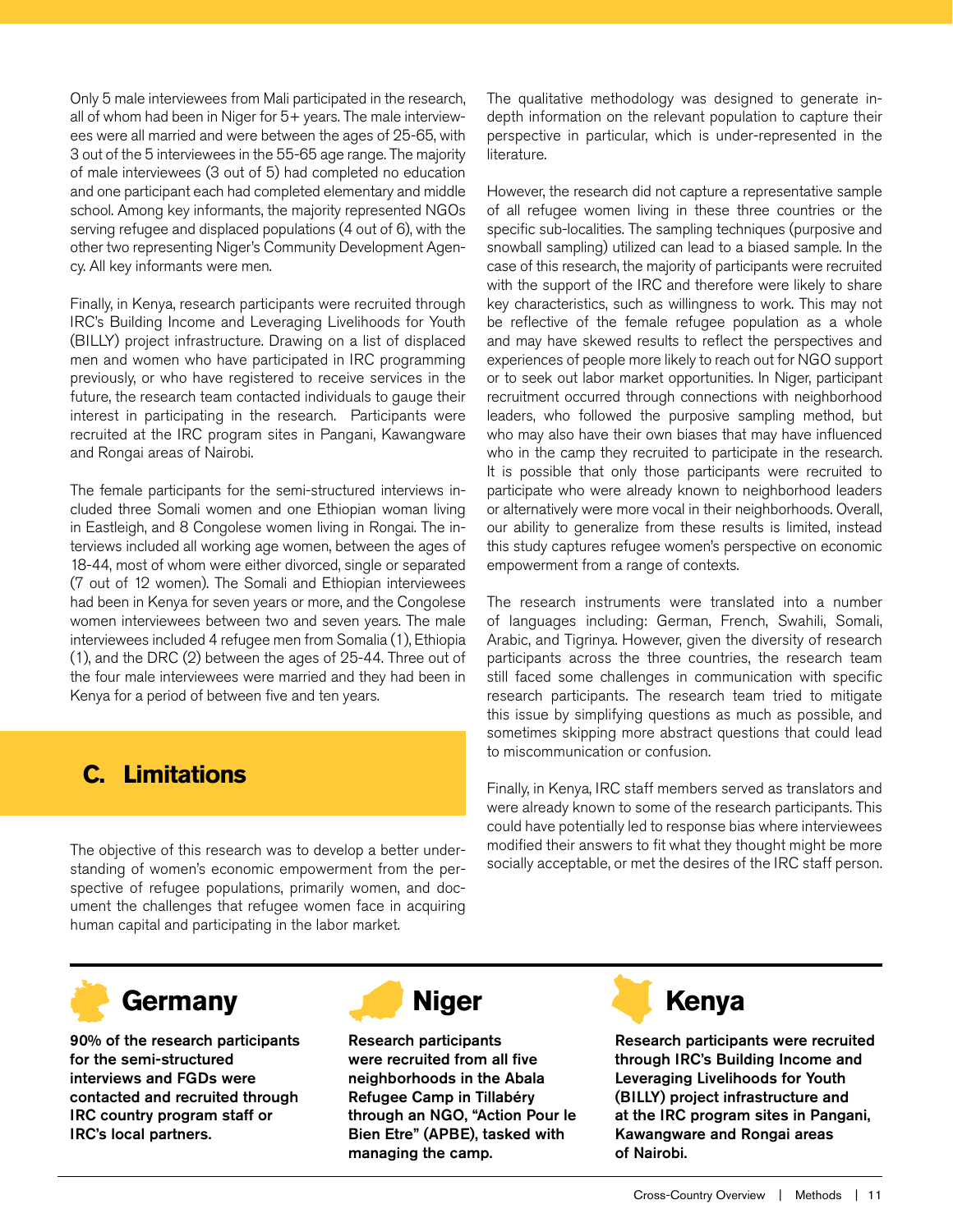### <span id="page-11-0"></span> **D. Ethics and Data Collection**

The IRC's Institutional Review Board (IRB) approved the research protocol for all three countries. In addition to this, Le Comite National d'Ethique de la Recherche en Sante and the Kenya Medical Research Institute's IRB approved the research protocol for the research in Niger and Kenya, respectively.

Prior to starting data collection, the recruitment script, consent form and research instruments were all translated from English into German, Arabic, French, Tigrinya, Swahili and Somali. Translations were checked for consistency of meaning between the English and translated versions by IRC staff. For the research in Niger, the research instruments were only translated into French, even though the interviews and discussions took place in local languages. Given this, and security restrictions that prevented the research team from traveling to Abala camp, during the enumerator training, all participants practiced asking questions in local languages and agreed among each other on the best translation for key terms. This was followed by a field test of the FGD guide in Niamey, Niger, prior to actual data collection in the Abala camp. Data collection activities were carried out by three Nigerien IRC staff members (two women and one man).

All semi-structured interviews and FGDs in all three countries were conducted in private spaces and took approximately an hour to complete.

- In Bonn, Germany, interviews took place either in the interviewee's home with the request that other adult family members not be present, or in a rented meeting space at a local partner's office (MIGRApolis). One interview was conducted with a volunteer mentor present at the request of the interviewee. Two FGDs were conducted in the IRC's conference room on a Saturday when the IRC offices were otherwise empty. In Berlin, Germany, interviews were conducted in the offices of a local partner (Jobs4Refugees), where a secluded seating area was used for interviews, and the training room used for the FGD.
- In Niger, semi-structured interviews with women and FGDs with women and men were conducted under covered shelters in the Abala camp provided by UNHCR, which were far enough from individual homes to provide privacy. Individual interviews with men took place in their homes, and other household members were asked to provide privacy for the duration of the interview.
- In Kenya, all semi-structured interviews and FGDs were conducted in private spaces within the IRC Livelihoods Centers in Eastleigh (Pangani Livelihood Resource Center) and Rongai (Rongai Livelihood Resource Center).

Key informant interviews were conducted in person or on the phone and took approximately 60 minutes to complete, depending on the interviewee's availability and interest. Before the interview or discussion, the researcher communicated all the information on the informed consent statement to the research participants and answered any additional questions they had. Where interviews were done in person, participants were offered a paper copy of the consent form to take with them, which included contact information for the local IRC point of contact in case of any future questions.

In order to avoid capturing additional personally identifiable information (PII) and to take into consideration illiterate populations, only oral consent was required for participation in the study. Interviews and discussions were recorded if participants gave consent for the recording. The recording was only started after any PII was already captured to minimize the risk of having PII as a part of the recording.

To minimize risk to participants, names, ids and contact information were captured in a separate word document and all field notes and interviews used participant ids instead of names for tracking. All notes and recordings of the interviews and discussions were stored in a Box folder that could only be accessed by the research team. Any PII was stored in a separate box folder, also only accessible to the research team. The Nigerien IRC data collection team was asked to delete all electronic records of the interview data, once it had been transferred to the research team.

Although the research instruments did not include particularly sensitive questions focusing on violence, trauma or abuse, there was a risk that these topics might come up during discussion. To address this potential risk, the IRC developed a mapping of relevant referral services that could be shared with research participants, if necessary.

Qualitative analysis was led by the research team with support from IRC staff. Interview and FGD responses were transferred into excel spreadsheets according to the type of interview or FGD (i.e. refugee women, refugee men, key informants, etc., with basic demographic information) and the questions addressed. Responses were then coded and analyzed according to key themes that emerged, and how these related to responses from different types of research participants. Findings and themes were then translated into a detailed outline, before final drafting of the report. In Niger, after four days of data collection in Abala, the data collection team returned to Niamey, where a debrief session was held to discuss key themes and findings. From here on the same process of coding and analysis was followed as described above.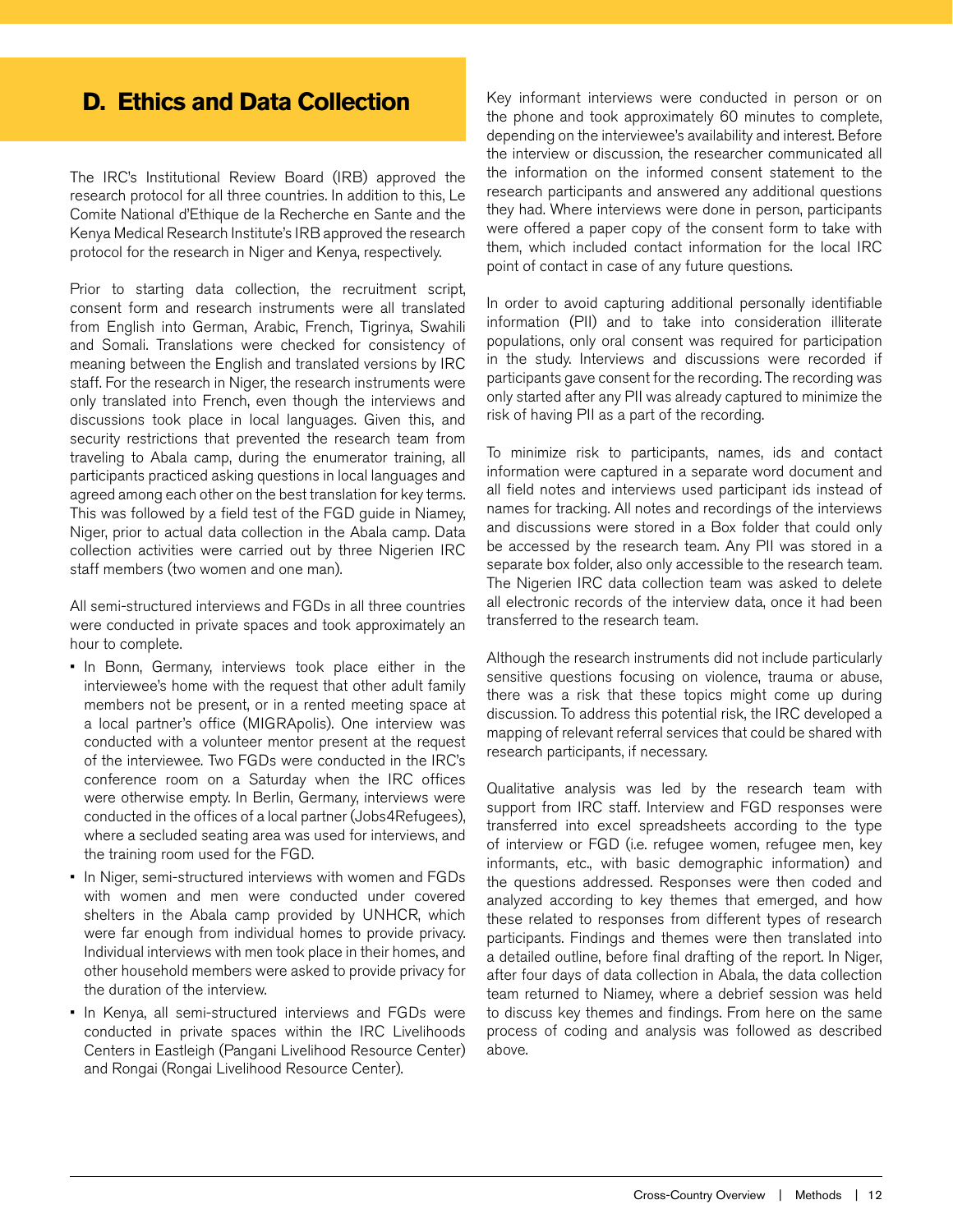## <span id="page-12-0"></span>**Research Findings**

**TA FACE EXPLORERT IS IT AND THE WOMER'S OWN UNderstanding of women's economic empowerment and the challenges they face in acquiring human capital and parwomen's own understanding of women's economic empowerment and the challenges they ticipating in the labor market.** 

Unless otherwise indicated, the findings refer to insights shared by refugee women themselves. Insights shared by refugee men or key informants are clearly noted as such. This report presents a summary of the overall findings across the three countries. More detailed, country-specific results can be found in the three accompanying case studies.<sup>6</sup>

### **A. Women's Desires and Aspirations**

Understanding women's desires and aspirations based on their current situation is fundamental to identifying opportunities for increasing positive economic engagement. This was a key goal of the current research, as very little to no existing research explores this topic with refugee women in Niger and urban Kenya. Research from Germany shows that a vast majority of displaced women aspire for more education and show motivation to obtain employment (Fendel, 2019; Pallmann et al., 2019). Some of the motivating factors for displaced women in Germany to enter employment include: a self-determined life, a better position in the household, and to be a role model for their own children (BMFSFJ, 2018).



#### **Defining women's economic empowerment**

Understanding refugee women's definition of economic empowerment is necessary not only for appropriate delivery of services to

enhance empowerment, but also for measuring success. This, however, is a challenging task, given the great heterogeneity among refugee women across and within countries in terms of country of origin, socio-economic status, skill level, years of displacement, etc. This came out clearly in the responses provided by the research participants in describing what they saw as important for a woman's fulfillment and in the key informant interviews in Germany and Kenya.



#### Several key themes emerged across the three contexts to varying degrees

Work and the ability to work and earn a living emerged as a central theme in Germany and Kenya. Interviewees described this as being important for a range of reasons primarily centered on financial independence, selfsufficiency and being able to provide for and contribute to the household. Less frequently mentioned reasons included how working or earning a living allowed for and enabled:

- independence and freedom, more broadly, to make own choices
- participation in household decision-making
- improved confidence and communication skills
- connecting with people outside the immediate family
- ongoing learning and personal development
- demonstrating intellectual equality with men

<sup>6</sup> The accompanying case studies are available here.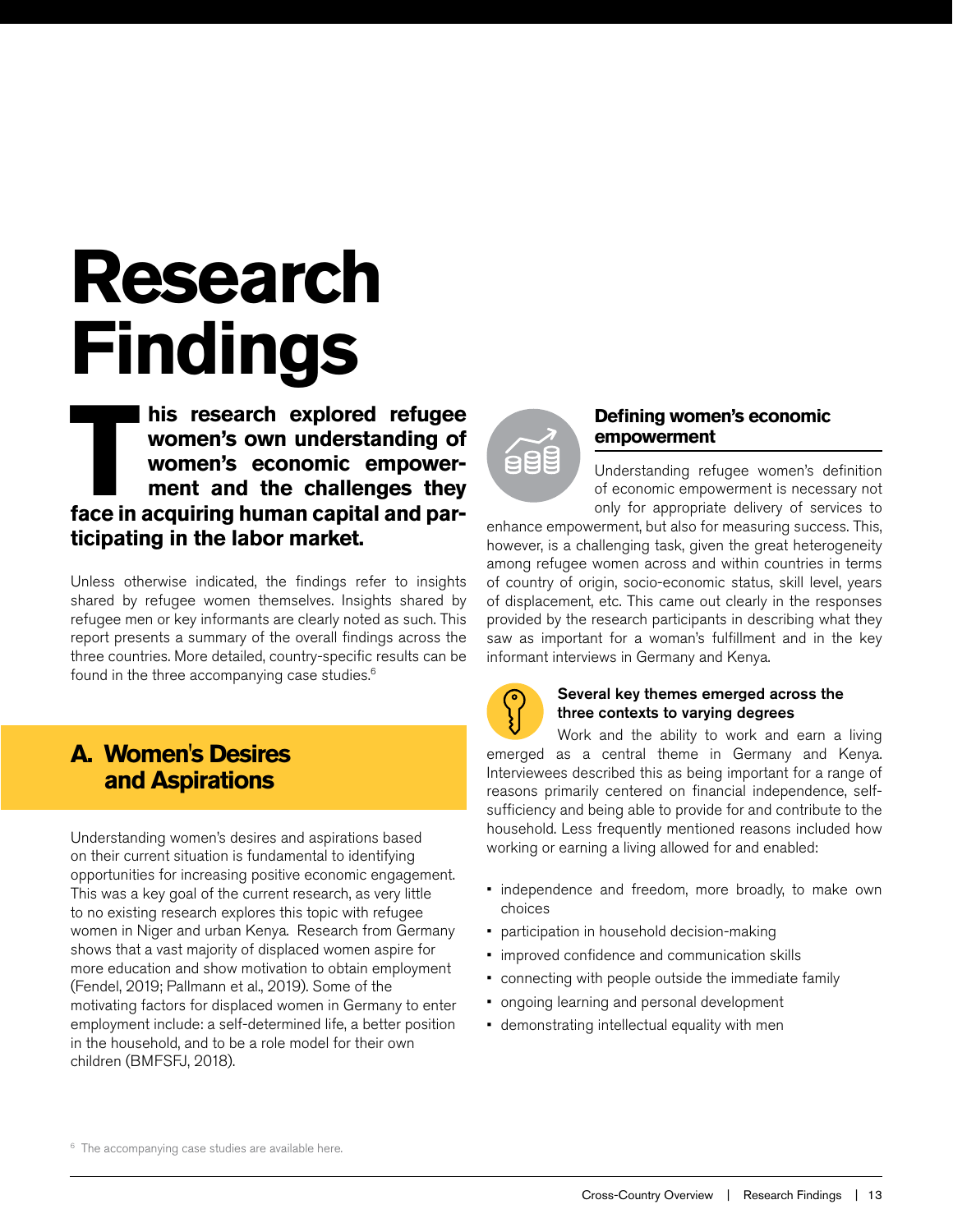<span id="page-13-0"></span>In Niger, some research participants spoke about economic activity, i.e. buying and selling goods, as a part of economic empowerment, but within the constraints of what is deemed acceptable in their environment. The vast majority of participants, however, talked about the presentation of an economically empowered woman, her children and her environment, alluding to access to financial means or resources but not work specifically. For example, those interviewed mentioned being well-dressed and well-fed as a key indicator of empowerment. They further talked about having a clean home or environment and having children that are well-cared for.

In Niger and Kenya, research participants also described personality traits or attributes of economically empowered women and how they were perceived by others. For example, in Niger, interviewees referred to an economically empowered woman as being a determined fighter ("battante" in French) and someone who is working all the time. Similarly, in Kenya, there was a recurring theme of persistence in the definition of economic empowerment where several women spoke to empowered women starting small with their businesses and building them over time through hard work and dedication. In fact, the primary form of work that research participants in Kenya referenced (in terms of current practice and what is desirable) was owning and running a business.

In both these countries, part of the definition of an empowered or fulfilled woman also included how she was perceived by others and how she contributed to or provided for others within her household and the community. In Niger, women spoke to how an economically empowered woman was well-respected by others; seen as having confidence and being tough; and, someone who contributed financially to others.

Among Congolese refugee women in Kenya and research participants in Germany, there was also an emphasis on education and knowledge leading to greater fulfilment, awareness and empowerment. Finally, in describing fulfillment, some research participants in Germany mentioned the ability to balance work with child-rearing, time spent with family, and other household duties.

Across the three countries, there was variation in whether respondents could identify economically empowered women that they knew of. Respondents in Germany and Nairobi were able to identify empowered women in their communities or in other communities, but Congolese refugees in Kenya mostly pointed to examples of other Kenyan women and the majority of research participants in Niger said that they did not know of any women in the camp who fit the description.

#### **Perceived benefits of economic empowerment**

When asked about the benefits of women's economic empowerment, responses fell into three categories: benefits to women themselves, benefits to their families, and benefits to society more generally. In Germany and Kenya, the vast majority of women spoke of benefits to women themselves, followed by benefits to the family and society. In Niger, women primarily highlighted benefits to the family or to society.

#### Benefits to women

In both Germany and Kenya, women mentioned greater freedom and independence (or not being dependent) as a benefit to women themselves. They also spoke of greater fulfillment, happiness and other psycho-social benefits such as having more confidence and self-worth, feeling less anxiety around meeting needs, and being more motivated and satisfied.

In Germany, individual women also mentioned the added benefit of having new experiences and connections and of knowing their equal rights as women. Women with prior work experience also spoke of how work becomes an important part of one's identity; offers greater confidence and dignity; facilitates contact with others; and, contributes to progress towards future goals.

In Kenya, individual women spoke about how the perception of the community towards economically empowered women was an additional benefit, for example, economically empowered women being more appreciated and admired by others in the community or having more respect from men.

Only a few women interviewees in Niger spoke about how economic empowerment benefits women themselves. They primarily spoke about how an economically empowered woman was better able to care for herself, which aligns with the definition of empowerment provided by the women that focused on being well-dressed and well-fed.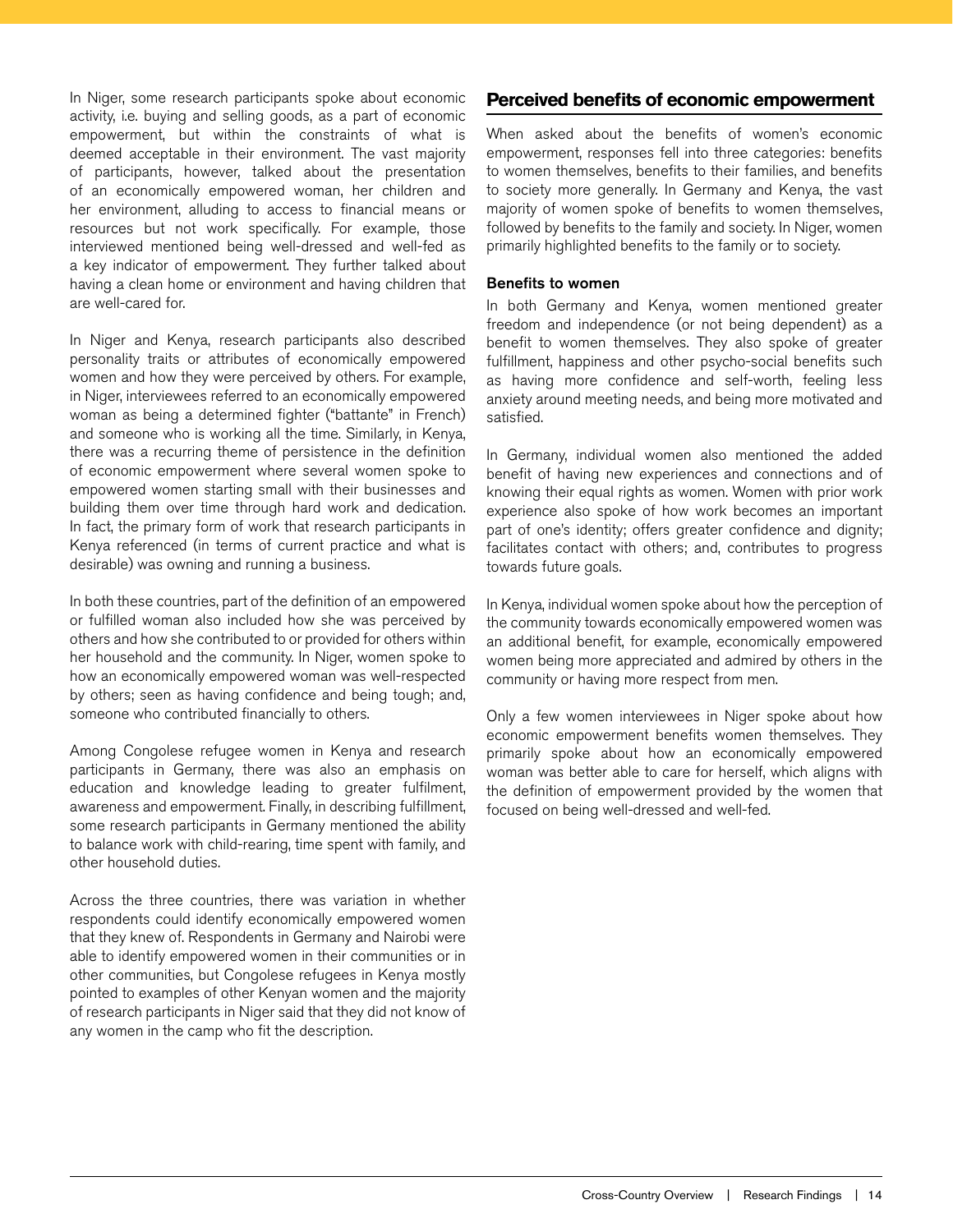#### <span id="page-14-0"></span>Benefits to the family

In all three countries, women spoke about benefits to the family of women's economic empowerment and in all the settings the benefits mentioned included:

- a financial component, for example, an increase in economic resources for the family
- building household resiliency
- improved living conditions for the family, and
- paying for children's schooling and fees, etc.

In Germany women also spoke of how an economically empowered woman role models open-mindedness and selfpride for children in the household.

#### Benefits to society

In Kenya and Germany, a small minority of the research participants spoke about the benefits of women's economic empowerment to society. In Germany, benefits included women contributing their intellectual abilities and influencing a new generation with a more open mindset, as well as broader economic gains to the society and country. In Kenya, Congolese refugee women who mentioned this primarily only referred to helping others in need.

In Niger, the vast majority of interviewees mentioned benefits to the community, primarily mentioning things that indicated helping others in need. For example, offering start-up capital to other women to start their businesses; giving food to the hungry; creating jobs in the community; and, serving as a role model for other women.

In all three countries, some male interviewees also described the benefits of women's economic empowerment. Some responses overlapped with and echoed what women had already mentioned around additional financial support for the family and building household resilience in case the male head of household loses his job.

In Germany and Kenya, men also surfaced some additional benefits, for example, women knowing their rights and value in society and increased awareness about gender equality. In Germany, one man spoke of how he thought it could counteract an anti-immigrant stereotype among Germans that refugee women want to depend on state welfare and are a burden to the economy. At a more individual level, a Congolese man spoke about how it might result in women being at a lower risk of harassment and exploitation if their working conditions improved.

#### **Potential unintended consequences of women's economic empowerment**

In all three countries, women identified potential risks of women's economic empowerment. The following risks were identified by some women in all three countries:

#### Being overburdened, with consequences for both women and children

Women in Germany and Niger both mentioned the risk of women becoming overburdened by their work and home responsibilities and not receiving adequate support to manage. In Kenya, this risk was also raised, but more in relation to children not receiving adequate care while women are working.

#### Relationship challenges

A minority of women in all three countries spoke about the potential impact of women's economic empowerment on their relationship with their partners.

These challenges included:

- an increase in household conflict
- men feeling more insecure in their role as provider as women gain more independence and financial resources
- jealousy on the part of the husband due to increased independence or greater earning or exposure to new opportunities, and
- women overriding her partner's preferences and at an extreme choosing to leave her partner

#### Harassment and violence

Women in all three countries mentioned this risk, though the perpetrator in each case was different. In Germany, women interviewees spoke of how anti-immigrant sentiment and fear could lead to harassment in the workplace or even attacks in the street for Muslim women, particularly when wearing a hijab. In Kenya, women discussed how police asking for business permits may harass or extort women, as well as sexual harassment and insecurity that women may face more generally. Finally, in Niger women noted the security risks associated with women working and being targeted.

In Kenya and Niger, women also mentioned a **financial risk**  of women's economic empowerment. In fact, this was the most prevalent risk that was mentioned in both settings. This included things like: the financial risk of starting a business and not earning a profit; women getting discouraged and wanting to close their business because of low returns or lack of customer base; and, the risk of people borrowing money (or buying from her on credit) and not repaying what she has loaned them.

Finally, in Niger women interviewees also mentioned **jealousy or resentment between women** and in Germany women spoke about a **potential tension between women's newfound freedoms and their cultures of origin**.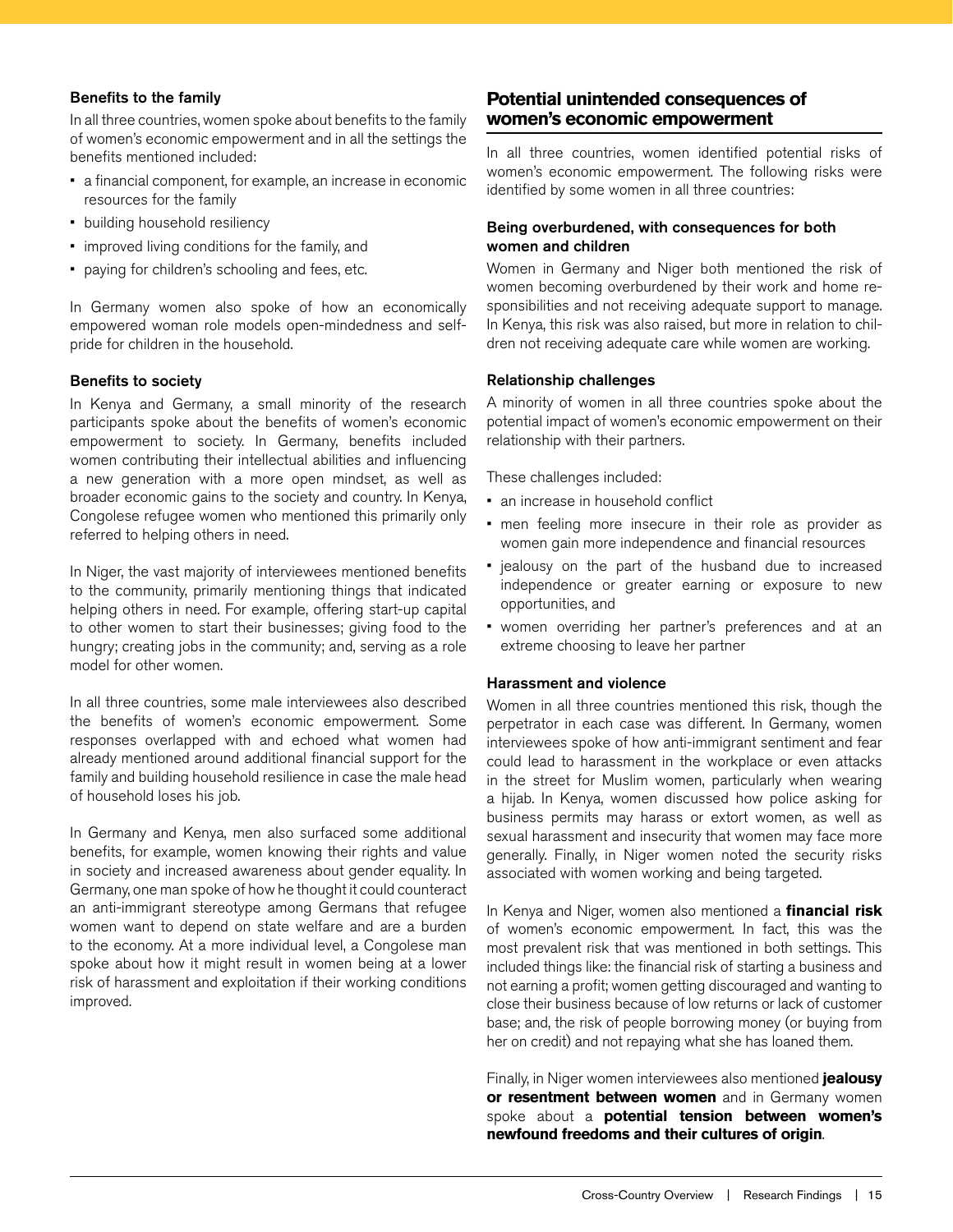#### <span id="page-15-0"></span>**Changes in perspectives on women working since coming to host country**

#### Changed perspective

Some displaced women in Kenya and Germany reported that their perspective had changed since coming to their current host countries, though referring to different things. In Germany, both men and women mentioned the difference in culture between their countries of origin and Germany, in terms of women having more freedom, rights and being able to pursue a career. The exposure was mostly described as positive, though sometimes destabilizing for some of the reasons mentioned in the previous section.

In Kenya, for the Congolese and Somali women, the change in perspective came from the additional financial responsibilities they had to take on to survive in Kenya, i.e. the change in perspective was due to financial necessity and a need to take on income generating work. This change in perspective was perceived by some as a negative experience and by others as positive. On the negative side there was the additional financial responsibility, but on the positive side, women mentioned that they felt motivated by the new economic opportunities available to them and by seeing other women open businesses in Kenya. Male interviewees in Kenya mentioned similar things and highlighted the necessity for women to work in some cases and the exposure to a culture where women work and contribute economically to the household.

In Niger, the vast majority of women (and men) did not report any change in perspective, although one woman did mention having greater financial resources in Mali to support her income generating activities.

#### Unchanged perspective

The displaced women in Germany who reported that their perspectives had not changed were more likely to be educated women who had worked in their country of origin and so pursuing economic activity in Germany was not an anomaly for them. Similarly, the women in Kenya who reported that their perspective had not changed also seemed to have been inclined towards economic activity, citing the need for some financial independence in case things did not work out as planned.

### **B. Constraints for women's economic empowerment**

This section separates out the access and agency related constraints faced by displaced women. However, it is important to note that these constraints interact with, influence, and in some cases exacerbate one another. For example, social norms may restrict a woman's ability to access training (even if it is affordable, high-quality and available to her) if it requires her to spend relatively long amounts of time far from her home. For this reason, these are important to consider as distinct, but concurrent, types of constraints.

#### **Access-related constraints**

Access-related constraints are externally imposed limits or barriers to the resources (financial, material, informational, educational, or legal) that women can use to promote their economic empowerment. In the case of Germany, the primary barriers mentioned represent structural and institutional factors that make it difficult for women to engage economically. In Kenya, the issues highlighted focused primarily on constraints women face in owning and growing a business and similarly, in Niger, focused on challenges women face in pursuing informal work.

The following constraints were raised in at least two of the three countries:

#### **Capital**

In **Kenya and Niger**, across women interviewees, focus group discussion participants and key informants, lack of access to capital was raised as a significant constraint for refugee women. In both countries, women spoke about a lack of start-up funds and working capital as a primary constraint to engaging in income-generating activities (IGAs). Women mentioned this constraint in relation to starting up a business or other IGA, but also as a resource that was necessary to ensure the survival or growth of their business/economic activity.

In **Kenya**, one key informant highlighted this lack of access to capital as a particular constraint for Congolese refugees because they are a more recently displaced population in Kenya and may not yet have had the opportunity to establish themselves. In addition to a lack of access to capital, one refugee woman and one key informant in Kenya also mentioned a lack of access to formal financial services, such as mobile money, as a constraint.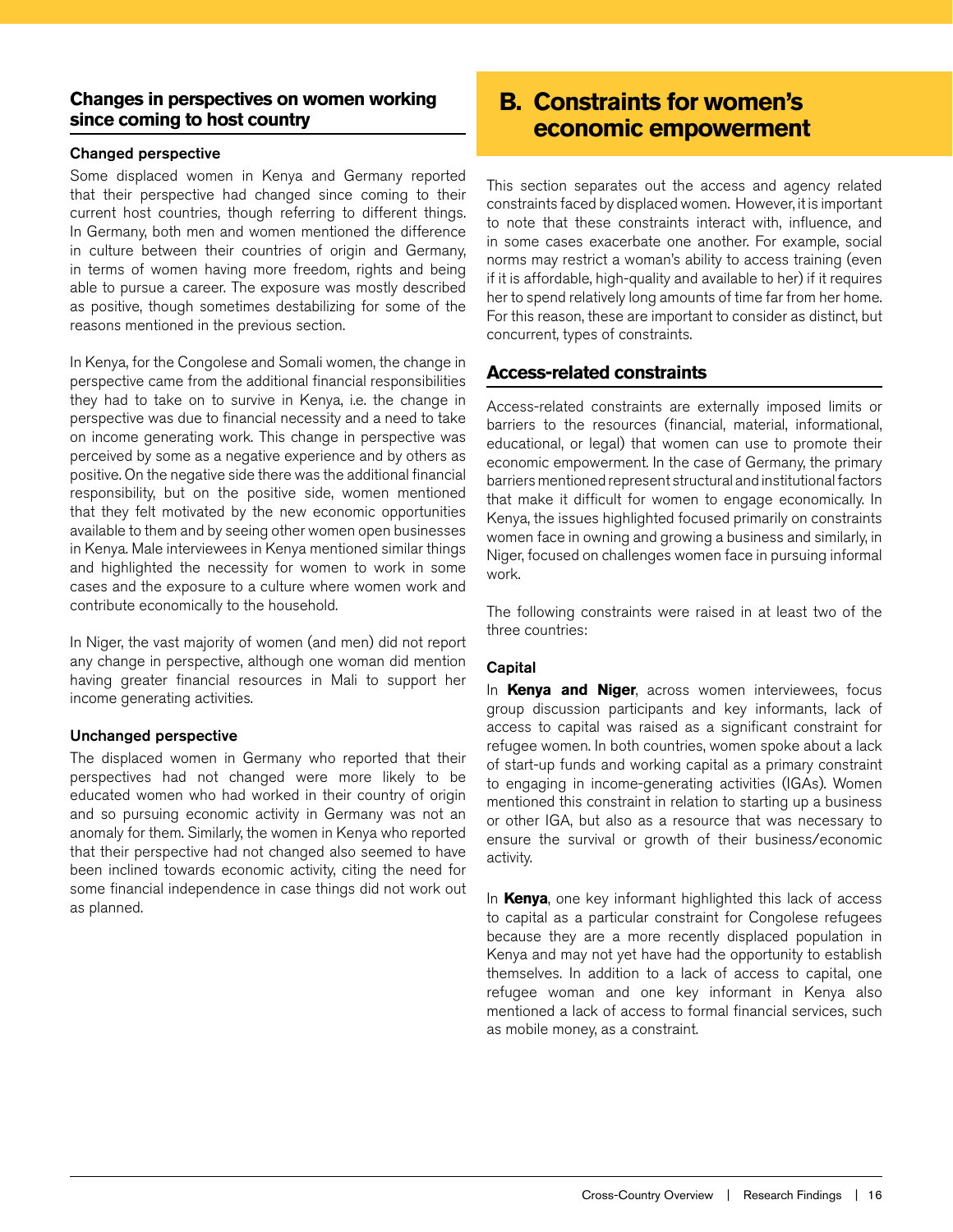#### Legal status, documentation and the right to work

This was one of the main constraints mentioned by women interviewees in **Kenya** and was corroborated by several key informants. A lack of documentation was also linked to harassment by the police, and served as a deterrent for women to enter the labor market and caused stress among those who were running a business already. A couple of key informants also highlighted challenges around renewing refugee IDs and the implications of that on business registration. In **Germany**, key informants mentioned that employers were more hesitant to offer jobs to refugees if there was uncertainty about their ability to stay in the country. This was a bigger challenge for those with "Tolerated Stay" or "Halted Deportation" status.

#### Skills, language requirements and education

Key informants in **Kenya and Niger**, as well as a couple of women interviewees, spoke to the specific constraints women faced related to skills and education. These included things like:

- literacy level and ability to speak local language
- new technical skills that are necessary for engaging in IGAs and a lack of financial resources to access them, and
- how diplomas from the DRC (for Congolese refugees) were not recognized in Kenya

Similar issues were raised in **Germany**, but at a more institutional and structural level in terms of **language requirements, labor market structure and certification requirements.** A majority of the research participants in Germany highlighted the challenge of meeting **language requirements** as a major barrier to working. The challenge was with:

- the way the information was taught
- the prioritization of formal grammar and written requirements over the ability to speak, and
- the fact that limited outside contact with native German speakers likely limited opportunities to practice speaking the language in informal settings

Similar to challenge of diploma recognition in Kenya, research participants in Germany spoke about the **rigid structure of the labor market** and how the German **certification requirements** did not recognize practical experience, or degrees from other countries, preventing refugees from quickly accessing work.

#### Access to information about training, the market, and labor market opportunities

This constraint was raised in **Germany and Niger**, and although it presented itself in different ways, it may have similar mobility and access constraints at its roots. In **Germany,** research participants mentioned this more in terms of accessing information about training and work opportunities and how the current ways of reaching women were ineffective. Whereas, in **Niger**, key informants talked about a lack of access to market information, i.e. market demand, input costs, etc. that prevented women from effectively engaging in business activities and often led to market saturation.

#### Other constraints that were only mentioned in one of the three countries included:



**Access to childcare** being a significant constraint for refugee women in **Germany** in accessing training or work



**Discrimination** in **Germany** of various kinds including against foreigners; women more generally; women who wear the hijab; and, older women



**Insecurity** in **Niger** that constrained movement and inhibited the proper functioning of markets more generally, but also made risks associated with women's economic activities more pronounced, for example, the fear of theft of animals that may be purchased for IGAs related to animal husbandry or animal fattening



**Thin markets** that affected everyone in the Tillabéry region of **Niger**, but also presented a particular challenge for women due to gendered social norms, household responsibilities, and added security concerns limiting mobility and economic activities. For example, women struggled to make a profit because they were unable to travel to the market to liquidate their goods and had to sell within the local community on credit and were subsequently not repaid on time



**Lack of access to inputs** for IGAs for women in **Niger.** This was mainly mentioned by women interested in animal fattening who lacked access to feed, and women interested in starting a restaurant stand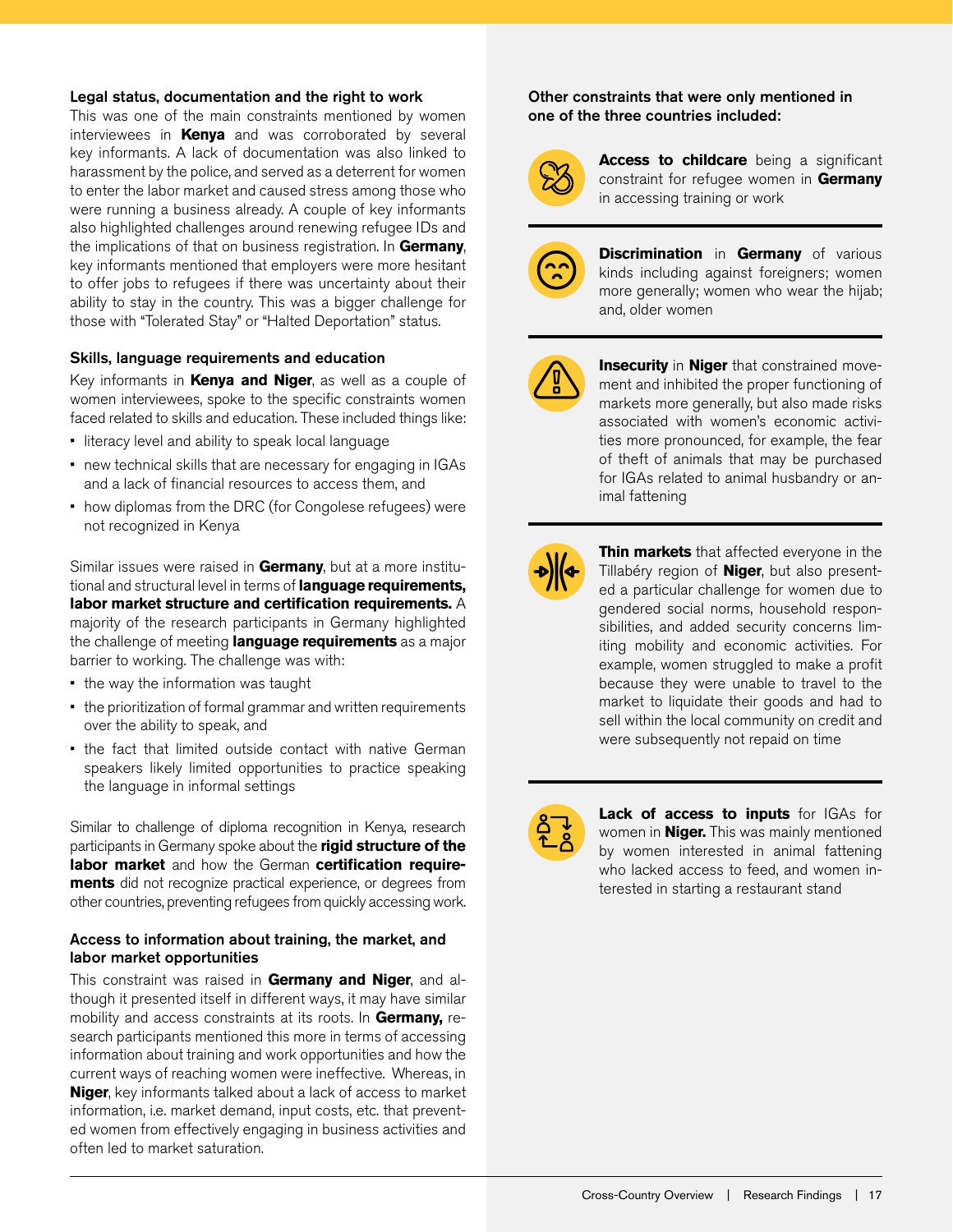#### <span id="page-17-0"></span>**Agency-related constraints**

Agency-related constraints are social and psychological factors that limit a woman's ability to make and act on her own choices about the economic activities she would like to engage in, and how she makes use of her resources (including her time, skills, and material resources).

Across the three countries, there were a number of common agency-related constraints faced by displaced women. However, it is critical to note the heterogeneity of experiences and perspectives regarding the constraints faced by women within and across countries. It is our intention in this section to surface all the constraints raised without making an assertion that they apply across all displaced women in these settings. In fact, in all three countries, the research team received contradictory information based on the lived experiences of individuals coming from different backgrounds and life circumstances. The agency-related constraints raised during interviews and focus group discussions with refugee women and men and key informants included:

#### Social Norms

Social norms can strongly influence women's opportunities because of expectations (self-imposed or otherwise) about how women should spend their time and what activities are deemed acceptable or not within a given cultural context. Several interrelated norms and expectations around women's role in the household; men's responsibilities towards the family and prioritizing opportunities for men; and, men's preferences around women's work were raised in interviews in all three countries.

#### Unpaid care work and other household responsibilities

In all three countries, research participants identified social and familial expectations about women's household responsibilities as a major constraint. This included childcare and other household responsibilities, such as cooking, cleaning, etc. These responsibilities influenced whether women could engage in work at all and the type of work they were able to engage in.

Although not highlighted as a challenged by the women interviewees in **Niger**, several men who did not see a problem with women working nuanced their response by saying that it would only be acceptable if the work was close to the home. The prevalence of this view was confirmed by a key informant and in a FGD with men. According to a key informant, this was primarily because of women's household responsibilities. A few women interviewees described experiencing an additional burden since they had been displaced. This included things like: additional chores due to the living conditions; having inadequate supplies for cooking and cleaning which resulted in these activities taking more time; and, finding ways to earn money in order to feed the children. This combined burden of household responsibilities and restricted mobility severely limited the economic possibilities and income earning potential of refugee women in this setting.

#### Prioritizing men's work and opportunities for men at the expense of women

In **Germany and Kenya**, research participants gave examples of how it was assumed that childcare and other household responsibilities would primarily fall on women. For example, a refugee woman in Germany discussed how childcare responsibilities resulted in her family prioritizing opportunities (like language training) for her husband over her. Similarly, in **Kenya**, a Somali woman spoke of having to quit her business (rather than receiving childcare support) when her circumstances changed. However, some Congolese women in Kenya mentioned that since their arrival in Kenya, their husbands were helping them more within the household, though this support had its limits. Key informants in Kenya described how, in their experience, the general expectation was that women would not pursue economic activities.

#### Men's and family preferences

In all three countries, several male and female interviewees expressed that men's (or the family's) preference around women working greatly influenced women's choices about whether or not to work. In **Germany**, research respondents expressed that some refugee men did not want their wives to work and prevented them from doing so. The reasons for this preference varied and included things like: husbands not wanting their wives to engage with Western culture; jealousy, i.e., husbands not wanting their wives to work in a place where they interacted with men; and, fear of women becoming more successful or smarter than them. In **Kenya**, Somali research respondents indicated a similar preference amongst men though did not offer specific reasons other than the husband not wanting his wife to work and wanting her to be dependent on him. Similarly, in **Niger,** interviews with women and men suggested that men or the community might not find it acceptable for women to work. Reasons presented for this position included: childcare responsibilities; cultural and religious customs that restricted women's activities; risk of persecution if people saw that women were earning money; and, the perception that the community might have that women who went away from their homes to work were prostituting themselves. Key informants in Niger elaborated on what would be deemed (un)acceptable work for women. For example, one key informant described that any work considered physically demanding would be considered unacceptable for women (among men and women). Others mentioned activities that required women, particularly younger women, to be in contact with others outside the home.

In contrast to the experience shared by Somali research participants and those in Germany and Niger, Congolese women interviewees in Kenya described men's perspectives as an enabling factor to them pursuing economic activities rather than a hindrance. However, a couple of women also spoke to the financial necessity of women working and the expectation that they would have to work or would otherwise be abandoned by their husband for someone who could contribute financially to the household.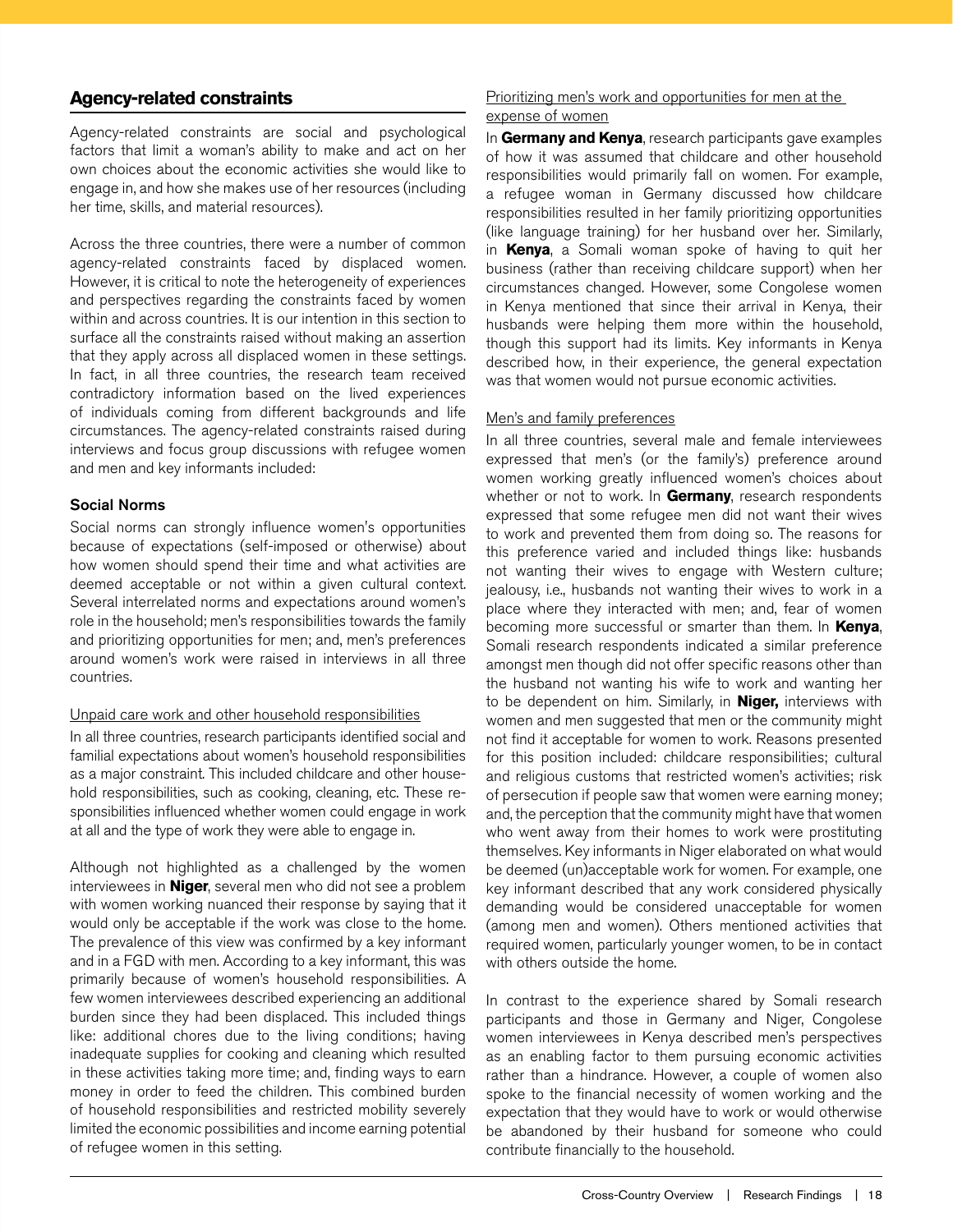#### <span id="page-18-0"></span>Gender based harassment and violence

Key informants in **Germany and Kenya** raised the issue of violence in the household and gender-based harassment and/or exploitation for women working in the streets or in the workplace. Refugee women interviewees did not directly raise this issue in Germany and only one interviewee discussed it in Kenya. In Germany and Kenya, research participants described that husbands might use violence to discipline their wives or to prevent their wives from working. This created serious psychological barriers for women to enter the workforce.

#### Decision-making

This was raised as a constraint in **Germany and Niger**, though with reference to different types of decisions. In Germany, key informants and a focus group participant indicated that some women are expected to ask for their husband's permission to work, as most refugee households are still male dominated. In Niger, this was raised by married women who described that they made decisions jointly with their husbands about how to use the money that they earn, but that their husbands had the final say. The divorced or widowed women who participated in the research who described household decision-making all said that they had full autonomy to decide how to spend their income.

#### Mental health and confidence

Several interviewees in **Germany** and a key informant in **Kenya** mentioned the stress that refugees might have endured during their journey or are currently experiencing due to family separation, particularly separation from their own children, who may still be stuck in other countries or in unsafe situations.

In both countries women also talked about the stress of the job search process or starting their own business and the lack of confidence and fear they felt about their own abilities and about not being accepted in or being harassed at the workplace.

#### Prospect of resettlement

In **Kenya**, two key informants spoke to how the prospect of resettlement can be a disincentive to work, specifically for recently arrived refugees.

#### **Changes in agency-related constraints due to displacement and resettlement**

For the research in **Germany**, when asked about how expectations of men and women had changed since their arrival in Germany, female interviewees and FGD participants generally indicated that:



Overall, men had fewer responsibilities since they were no longer solely responsible for supporting the family and women had more responsibilities. Women may take on more tasks outside the home and contribute equally (thanks to Jobcenter welfare payments) to cover household expenses.



There were some marginal shifts in unpaid care responsibilities, with men helping more with household tasks, childcare, and appointments. However, women still did a majority of the household work, despite having more equal responsibilities outside the home.

Women were afforded more legal protection in Germany and this was a new concept for some families. Women knowing their legal rights made it easier for them to pursue greater independence, although this could result in the family breaking up making it difficult for women to decide whether to recognize and act on these rights. Research participants also discussed the divorce rate among Syrian families and identified a stark choice for some refugee women in more conservative marriages.

The findings suggest that even though women experienced marginal changes in household dynamics and in their perceptions of what is possible for them, more substantial changes in agency-related constraints may come with difficult consequences for them and their families.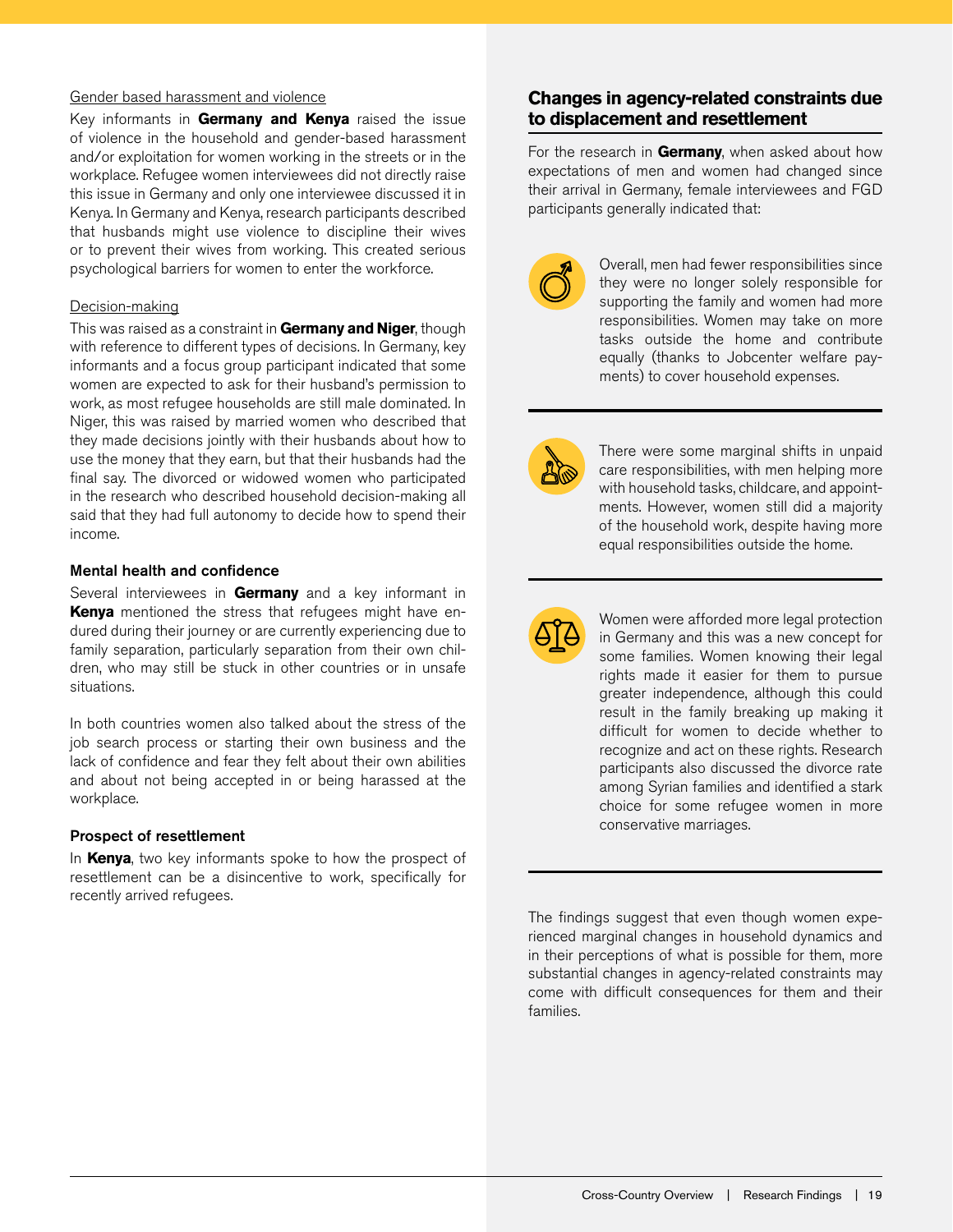### <span id="page-19-0"></span>**C. Refugee women's current economic engagement**

The vast majority of refugee women interviewed in Kenya and Niger were engaged in some kind of income generating activity and sometimes in multiple IGAs at the same time. In contrast, at the time of the research, almost none of the refugee women interviewed in Germany were working. This reflects the official statistics in Germany on refugee women's low employment rates, but is also likely a result of the fact that the research recruited participants through work training programs.

In **Kenya,** among women who reported having an income generating activity, the vast majority owned a microenterprise that they were operating informally. A small minority of women were engaged in wage employment (working in a restaurant or a salon) or did domestic chores, like cleaning, doing laundry or working as a nanny. Some women reported having small shops, but most of the women reported selling their goods on the street. The kinds of goods that the women were selling included: food, drinks, cosmetics, and clothing or wax print. FGD participants, as well as key informants, confirmed that women in these communities typically participated in the same kinds of IGAs as mentioned above. According to one key informant, selling kitenge (wax print) is a common activity undertaken by Congolese women, along with some tailoring. Key informants also mentioned a prevalence of sex work among young refugee women in order to feed their families.

In **Niger**, refugee women's work was primarily concentrated in informal, low-earning work. Similar to the refugee women interviewed in Kenya, the vast majority of women interviewed in Niger were engaged in some form of microenterprise or petty trade. Items sold included: moringa; peanuts; cakes and cookies; traditional women's skirts; and, clothes for children. Approximately half of the women interviewed were also participating in cash-for-work programs offered by NGOs serving the camp. Women frequently did this work in addition to their petty trade activities. A small minority of women reported doing domestic work for Nigerian families; farming; and, animal fattening. Key informants reported many similarities in the small-scale trade done by Malian refugee women and Nigerien women in the region. However, there were notable differences in access, for example: refugee women and men in camps did not have access to land for agricultural activities or refugees were not allowed to hold professional jobs, such as teaching.

The majority of women interviewed in Niger had found or started their current work activity with the support of NGOs serving the camp. Those who did not find work through the NGOs found it through their social network or through their own initiative. Women who were not working either relied on their husband's income or on food and/or cash assistance from humanitarian organizations.

In **Germany**, almost none of the women interviewed reported working and multiple key informants mentioned that they knew of very few refugee women who had taken up work. A majority of the women were still in language classes (as language proficiency tended to be a requirement for most jobs and apprenticeships), others were on maternity leave, and still others were completing their middle school degree or looking for work. According to a key informant, those who were working tended to be younger, academically oriented, and did not yet have children. Key informants also described how efforts to support women's access to the labor market were largely focused on jobs where women could learn by doing, for example, work in hospitality, super-markets, retail, elder care, and child care. On the one hand, this focus can be problematic in terms of limiting the economic possibilities for women to sectors stereotypically considered as most appropriate for refugee women, but on the other hand some of these were types of work that fit better with the current life situation of many refugee women (i.e. those still learning German, caring for children, and remaining responsible for other household duties), and were of interest due to greater flexibility and alignment with the current social norms in many refugee households. Furthermore, these sectors also overlapped with where there is market demand and could result in refugee women finding paid work faster.

#### Demographic differentiators

In **Kenya**, the primary demographic differentiators that emerged in the interviews and FGDs around forms of work were nationality and time since arrival in Kenya. These two were also interlinked as Congolese refugees were more recent arrivals in Kenya as compared to Somali refugees. In this research, these differences presented themselves in things like: likelihood of selling goods on the street versus having a fixed point of sale, and men's preference with regards to their wives working. Congolese refugee women were more likely to be selling goods on the street and Congolese refugee men appeared to be more amenable to their wives working.

In **Germany**, a key informant described language and age as the most significant demographic differentiators for women's access to work. She explained that it was much harder for women above the age of 40 to get placed into qualified employment, even if they had prior degrees and professional experience because of certification requirements in Germany. Furthermore, age could make it harder to learn the language, and courses were not designed for adult learning. Other factors that were mentioned by one or more key informants included: educational background and legal status.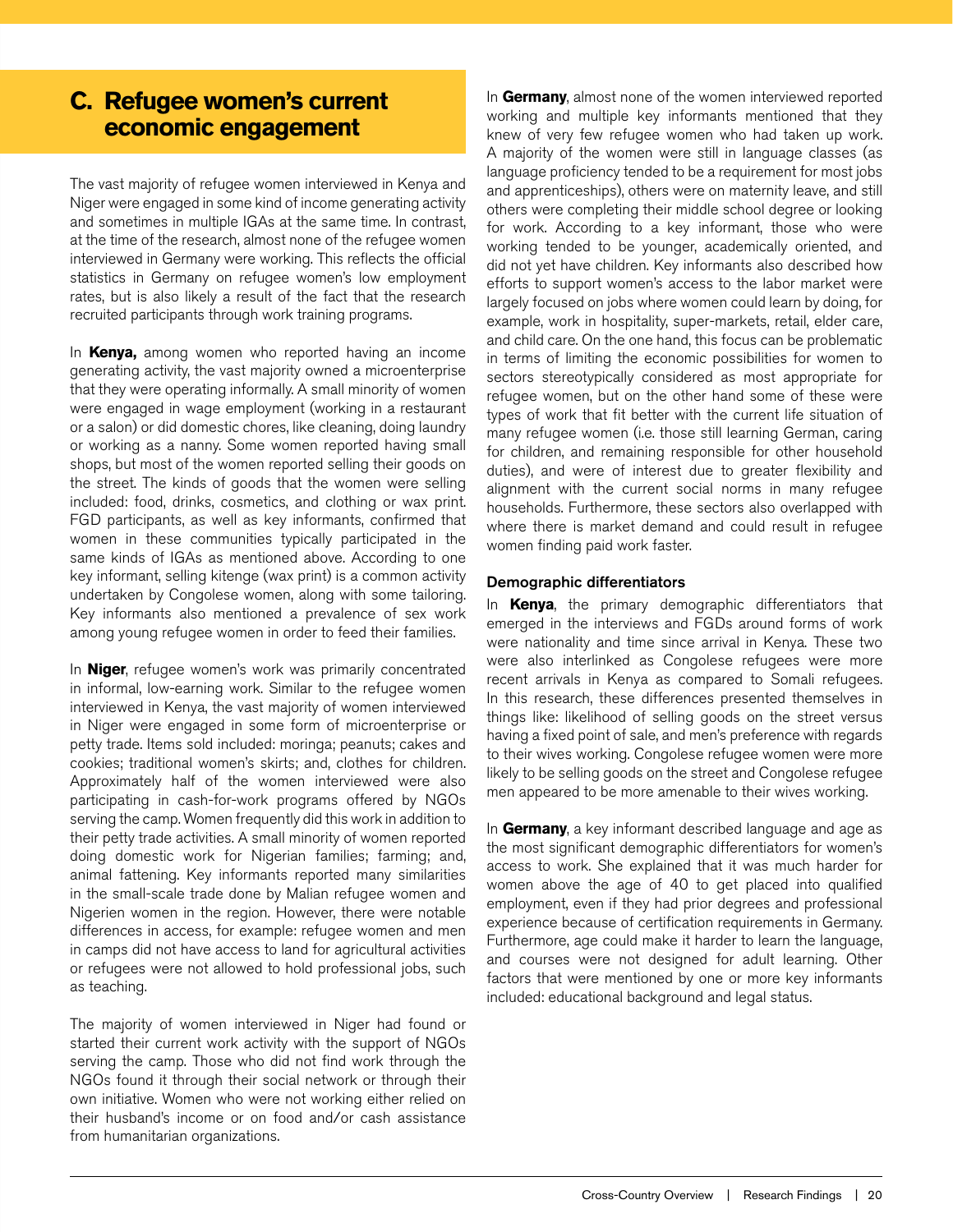#### <span id="page-20-0"></span>**Women's preferences around type of work**

Despite current statistics on employment rates for refugee women in **Germany**, interviewees generally expressed a strong desire to work though preferences for types of work differed based on women's family situations, and educational and professional backgrounds. For example, women with children expressed a strong preference for part-time or homebased work that allowed flexibility in caring for children. On the other hand, some women described their desire to pursue a career that fit their educational background, which proved to be particularly difficult for older women in Germany.

When asked about the specific kind of work they wanted to pursue, the majority of the women interviewed described wanting to work in sectors considered "traditionally female" such as daycare, teaching, retail, hairdressing, or event planning. This preference may be indicative of refugee women's true preferences or of their perception of the options available to them. It could also be a reflection of the particular sample for this research which was recruited through the IRC or through programs offered by IRC partners, which are designed in part based on market demand and opportunities for women to work in the care sector.

In **Kenya**, the vast majority of women described wanting to have their own business for several reasons including:

- safety, i.e. lower likelihood of being exploited by others
- greater flexibility, particularly in terms of working hours, and
- being able to bring money into the household on a daily basis

Key informants in Kenya corroborated this information and explained that refugee women typically find a six-month wait period (as would be required if they first did vocational training or an apprenticeship) too long before they can start earning an income and find starting a business a quicker way to do so. Current business owners in Kenya also expressed a desire to grow their businesses, not just in terms of size but also to improve their own security by having a fixed point of sale or a legally registered business. These expressed preferences and objectives for starting and growing their own businesses reflect important contextual factors faced by refugee women in Kenya, including:

- balancing work with unpaid care responsibilities
- safety
- financial necessity
- perceived limitations around the type of work women can (or should) engage in, and
- a restrictive legal and policy context in which refugee families are attempting to make a living

Similar to the refugee women interviewed in Kenya, refugee women in **Niger** expressed a preference for having this own business as the preferred type of work. Reasons for this included:

- independence, including the ability to decide how to spend the money
- familiarity with the economic activity, and
- the possibility of using business items for household needs when necessary

In addition to having or growing their own business, several women also described an interest in fattening small ruminants (sheep, goats). One research participant expressed a preference for her husband to work so that she could focus on child-rearing. Finally, several women shared how they found relying on humanitarian assistance or doing nothing unsatisfying because they knew external assistance was only temporary.

### **D. Networks of support**

#### **Access to networks of support**

In **Germany**, there was a mixed response from the women interviewed about the strength of their social circles: some described feeling very alone or isolated in Germany with limited connections outside of their households, while others described having built strong social connections. One woman who said she felt isolated described living in a neighborhood with few Arab families and where she felt Germans were not interested in getting to know her. Those who said they had strong social connections, primarily made these within the refugee/immigrant community, having met people through their language courses or while volunteering at the Mosque or Church, having relatives who lived nearby, and meeting others through those connections.

Some refugee women interviewed also spoke about positive connections they had made with Germans in a variety of ways. A minority of women had actively sought out opportunities to socialize with Germans, finding groups or events on Facebook. These women were Christian, which may have facilitated making such social connections due to lack of perceived barriers of religious difference. Others had met Germans who were volunteering at the asylum centers, or churches, or who had offered to be a host family for refugees.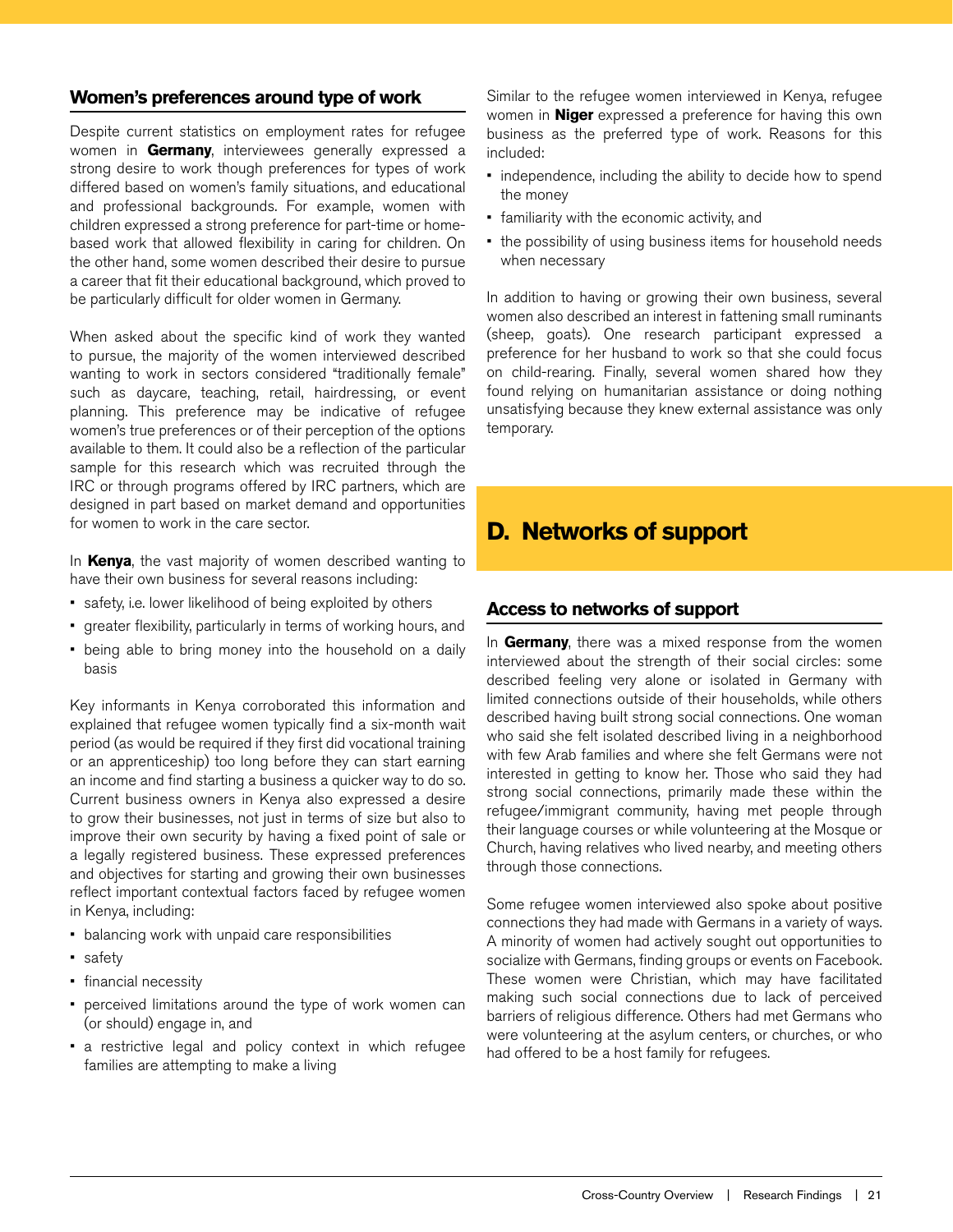<span id="page-21-0"></span> In **Kenya**, a majority of women interviewees felt they had a strong social circle which they had cultivated by making friends with customers, meeting people through the choir at church, and making friends with neighbors. Congolese women interviewees spoke of having developed supportive relationships with both Congolese and Kenyan people and some also mentioned receiving financial support through these social networks. A minority of Congolese women described feeling that they only had weak social connections and did not feel like they could rely on them if needed. According to a key informant, Somali refugees generally had larger and stronger social networks than their Congolese counterparts, which also translated into better business networks. However, Somalis mainly traded among themselves due to more significant language barriers (poor Swahili or English). Conversely, in her view, Congolese refugees could leverage a better mastery of Swahili to establish thriving businesses.

In **Niger,** the primary networks of support available to women in Abala camp were the friendships they had made with other refugee families, some family ties, connections with neighborhood leaders, and connections made with NGOs serving the camp. When asked about the strength of their social circles, the vast majority of women interviewed described having a strong social circle, but as mentioned above, this was primarily limited to other refugee women. Only a small minority of women reported knowing someone from the host community, despite having lived in Abala for many years. Since Malian refugees are not restricted in their movements within Niger, refugee women's network composition likely reflects the mobility constraints specific to women, making it difficult for them to expand their networks.

However, a majority of refugee men said they had friends in or had made connections with people from the host community. One FGD with men alluded to some of the social fracturing engendered by the conflict, or perhaps reflected the tensions within the camp. Participants described needing to be careful in their social interactions and making good choices about who they made friends with in the camp. This might be indicative of one way in which the ongoing instability and tensions within the region can restrict the creation of new social connections, and the economic opportunities they may give rise to.

#### **Economic empowerment benefits of networks of support**

In Germany and Kenya, the stories and experiences shared by refugee women demonstrated the economic empowermentrelated and other benefits of refugee women's networks of support. For example, in Germany, women spoke of the support they had received from German volunteers or sponsors in terms of:

- learning about German customs and norms
- improving communication in German
- accessing information about opportunities, and
- navigating the school system and housing

In **Kenya**, refugee women described working in partnership with other women to run their businesses and receiving informal financial support, such as loans or start-up stock, from their networks to start up IGAs. Social networks also appeared to be an important source of support in meeting childcare needs. Some women interviewees described depending partially on neighbors and friends to support with childcare while they worked.

In **Niger**, although women interviewees did not speak directly about it, social networks within the camp appeared to be important and valuable in terms of accessing the resources and opportunities available, particularly through savings groups. According to key informants, relationships with the host community were critical to support refugee integration and increased economic autonomy, and even more so for women who were more likely to remain isolated. One key informant mentioned that those refugees who had connections within the host community were able to borrow money and access other resources. This was exemplified by one female refugee research participants who had an uncle in Abala and was the only interviewee who had access to land, on which she could grow millet to sell and eat.

#### **Women's social networks**



Those who said they had strong social connections primarily made these within:

- refugee/immigrant community
- people in language courses
- people at the mosque or church
- relatives nearby



Women felt they had strong social circles which they had cultivated by:

- making friends with customers
- meeting people through the choir at church
- making friends with neighbors



The primary networks of support available to women in Abala camp were:

- other refugee families
- family ties
- neighborhood leaders
- NGOs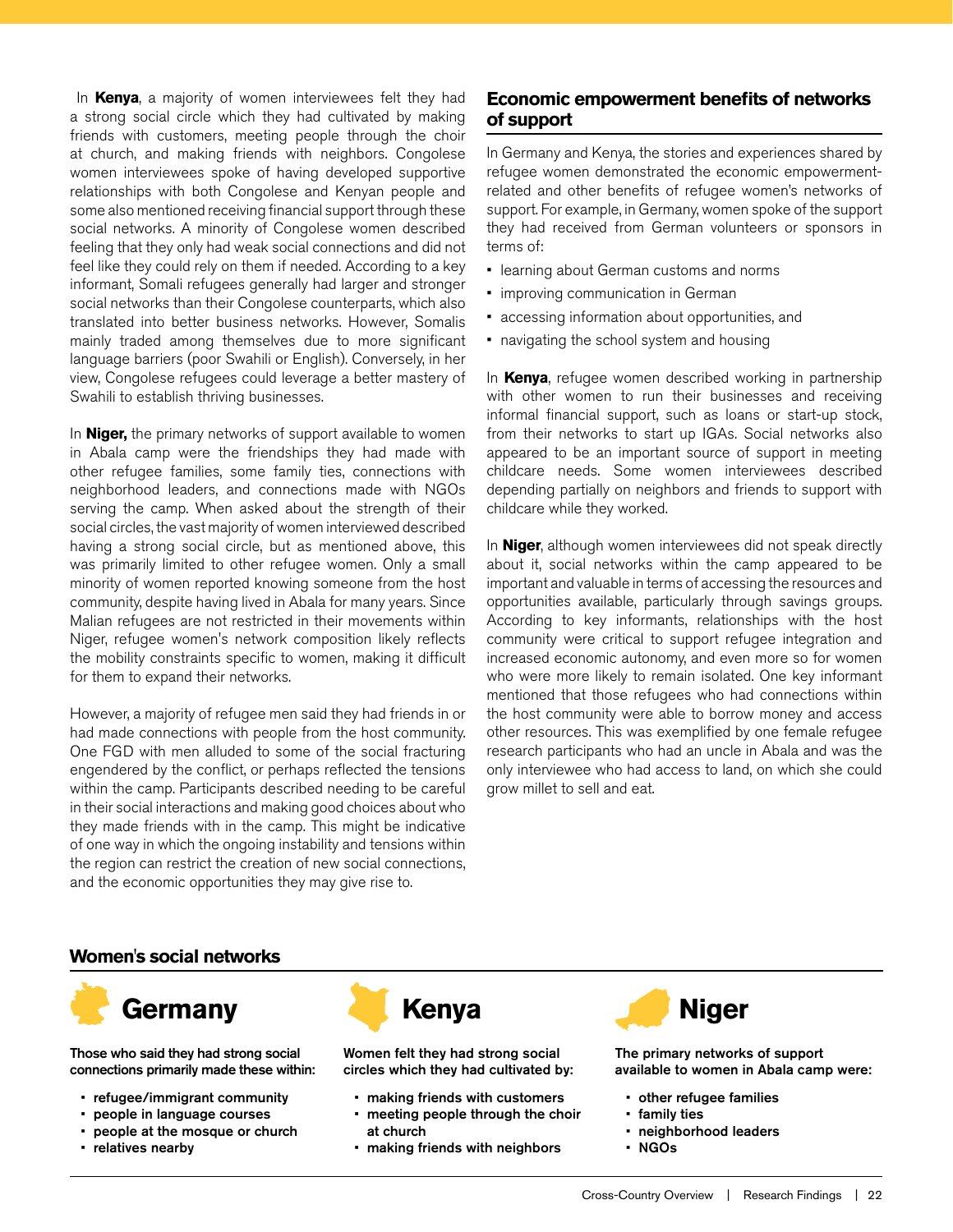### <span id="page-22-0"></span>**E. Opportunities to improve women's economic empowerment**

This section captures information on gaps in service provision and how services could be better delivered to improve women's economic empowerment from the perspective of refugee women and key informants that are involved in program design and delivery for refugees.

The following needs, in terms of new types of programs or changes in the current approach, were identified in at least two out of the three countries:



3

4

**Access to capital and financial services**

**Increased access to childcare**

Market responsiveness

5

Sensitizing and engaging men



Individualized and comprehensive support including appropriate referral services. In **Germany** and **Niger**, research participants described needing more comprehensive support

that could address the various different types of barriers that refugee women face. In Niger, this referred to more comprehensive programming, such as training, access to capital, linkages with market actors, etc., to support economic outcomes. In Germany, key informants highlighted the heterogeneity among refugee women and their life circumstances and emphasized the need for one-on-one case management to adequately meet needs, including navigating Jobcenters and the training and work options available to them. One female interviewee and a key informant also highlighted the need for additional training or referral services at the Jobcenters to handle some of the specific situations and needs faced by refugee women.



Access to capital and financial services, including savings mechanisms. In both, **Kenya**

and **Niger**, access to capital was identified as one of the biggest constraints for refugee women.

In Kenya, existing NGO programs were offering start-up business capital, but the scale of such programs was limited and refugee women were otherwise largely dependent on their informal social and familial networks to access financial services.

In both settings, there appears to be an opportunity to pilot more potentially sustainable and scalable strategies to support ongoing access to financial capital and services for refugee women. One NGO-supported offering in Kenya and Niger includes the guided establishment of savings groups. This intervention type was perceived as valuable by women in both settings and was already largely accepted given similar informal practices that women had previously been exposed to. In Niger, some key informants did express concerns that given the ongoing struggles that refugees face to meet basic needs, it may be premature to support the formation of savings groups. Regardless, there is an opportunity to explore additional options either through NGOs or through partnerships with financial service providers to adapt their services and requirements to the needs and legal status of refugee women specifically.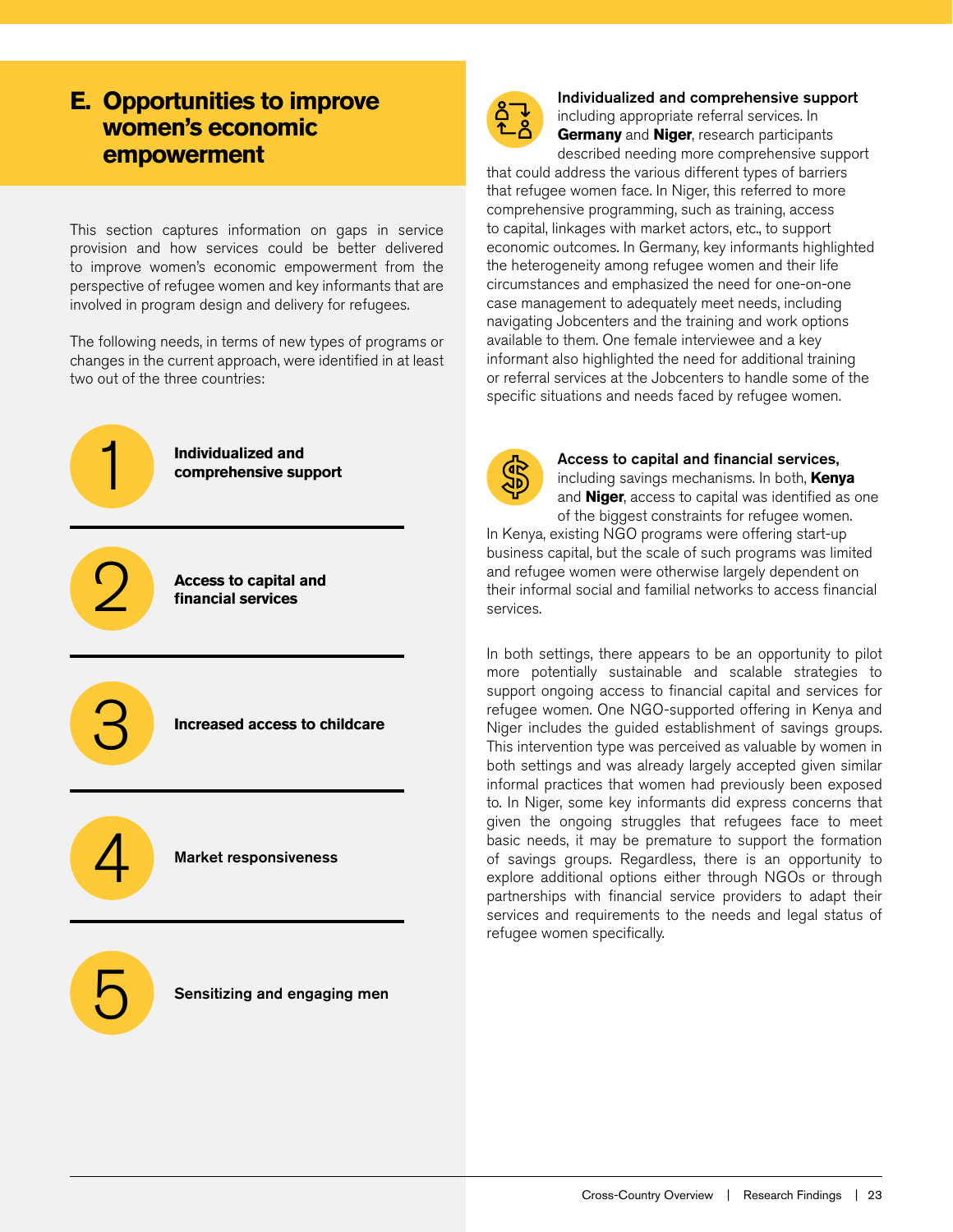

#### Increased access to childcare

Interviewees consistently mentioned childcare as a major challenge in **Germany**, where few had seen effective ways of addressing the binding

constraint represented by insufficient or inaccessible options. In **Kenya**, although women appeared to have found creative ways of navigating childcare and managing their businesses, some sub-optimal coping strategies also emerged from the research suggesting a need to address such issues and for provision of greater support.

In Kenya, and potentially also in Germany, there may be opportunities to learn from existing positive examples within refugee communities for how childcare can be managed in a safe and affordable way, and to look at opportunities for supporting, leveraging and replicating such strategies. For example, Somali FGD participants discussed being business partners with older women whose children are grown, which gave them flexibility in managing the business and coverage when they need to spend more time at home.



#### Market Responsiveness

In **Germany**, women indicated that they wanted to spend their time on opportunities (training, internships) that were responding to labor market

demand and that had the real possibility of linking them to paid work in the short term. In Germany, the care and service sectors featured prominently in conversations with key informants as ones where there was the highest demand for qualified employees.

In **Kenya**, there also appeared to be an opportunity to offer greater support (whether via training, mentoring or coaching) to women to align their economic activities to market demand. According to a key informant, women's new businesses had a lower likelihood of succeeding due to competition with other similar businesses in the same sectors and their lack of the necessary working capital. Well-conducted market assessments could help identify further areas where refugee women have a legal right to engage, and where growing demand promotes business success and mitigates market saturation.



#### Sensitizing and engaging men

In **Germany**, refugee interviewees and some key informants spoke of the need to increase awareness around gender issues among refugee

men and women. Both men and women stressed the importance of building awareness about women's rights, specifically among men. Similarly, key informants in **Kenya** also spoke to the importance of sensitizing refugee men to women's right to work and the benefits for the family.

Other needs that were only identified in a single country included:

A need for gender-responsive training design that accounts for women's:

- preference for same-sex trainings and female trainers
- childcare needs
- scheduling and mobility constraints, and
- the heterogeneity of educational and literacy levels and interests

to create more accessible and acceptable options for women.

A need for improvement in how German language and cultural orientation courses are taught, by using more practical teaching methods and offering varied ways to practice the language, including:

- songs
- pictures, and
- games

Additionally, many women described challenges in understanding the German culture and called for more effective cultural orientation courses with a greater focus on practical daily concerns related to laws and cultural norms, which refugee women need in order to navigate their new environment and access work.

A need to address stereotypes and discrimination in Germany. One promising example that was described was the effort by the Association for Care and Health Professions in Bonn to implement projects and workshops to reduce misunderstanding and stigma between refugees and German companies.

A need for alternatives to certifications or support with the recognition process in Germany. Several interviewees noted the rigidity of the German certification process and of the possibility of having exams to demonstrate experience and qualifications instead of the requisite certifications. Alternatively, efforts to offer individualized support and guidance to women in navigating the process of having prior qualifications recognized could be a promising solution.

Cross-Country Overview | Research Findings | 24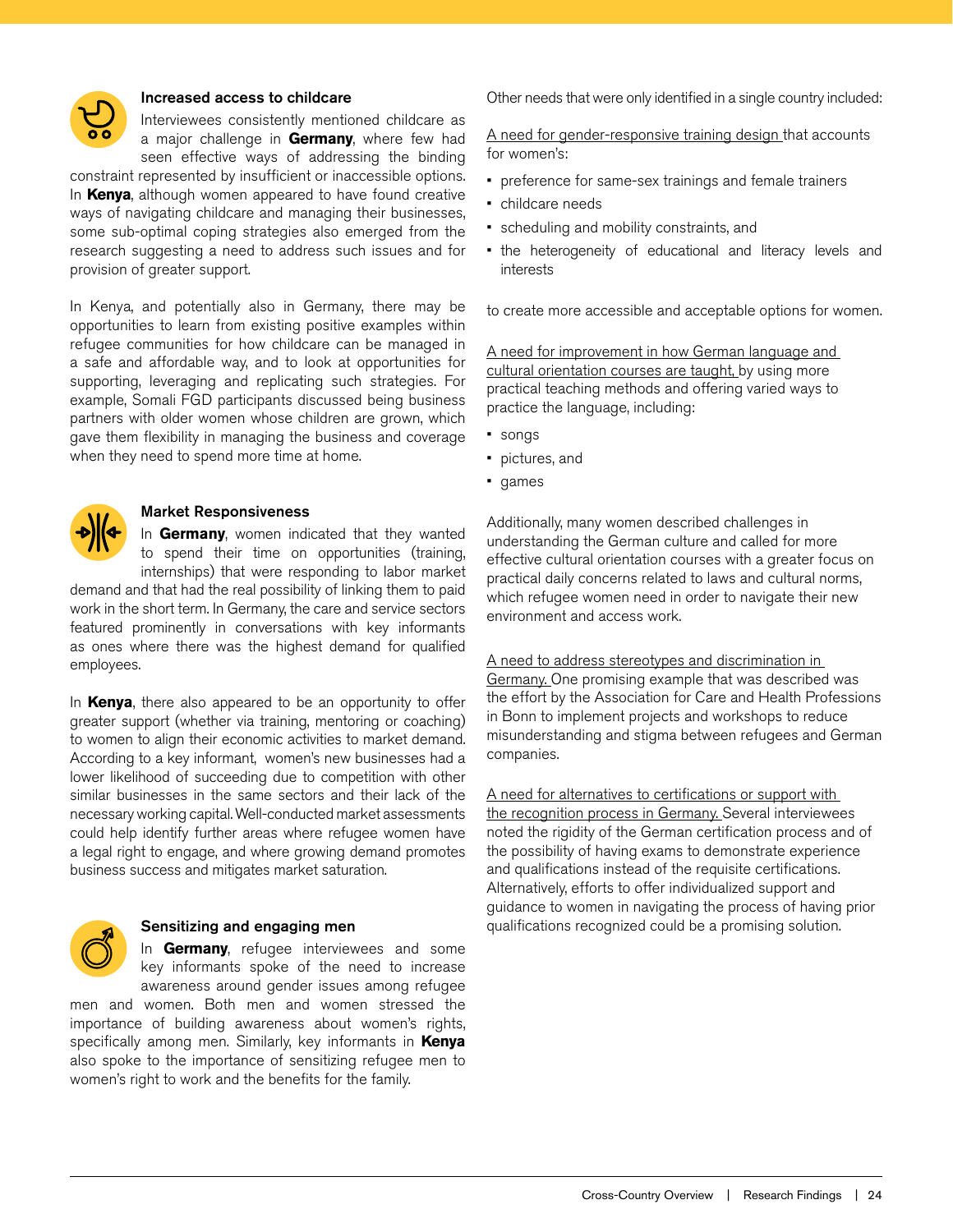A need for support with advocacy and in accessing licenses to operate legally in Kenya. Although some existing programs support women in accessing appropriate business licenses and by sensitizing local administration officials and leaders to the rights of refugees to work more generally, there remain ongoing barriers for refugee women to operate legally in terms of the license renewal process and annual costs. There may be further opportunity to develop systems of ongoing support in the process of obtaining licenses, and to advocate for administrative processes that are less cumbersome and more streamlined for the needs and barriers refugee women face specifically, given the additional language and literacy constraints they may have.

A need for business management and technical training in Niger. Interviews with refugee women revealed a desire for more services that could help them improve their business skills. Women spoke of training in:

- entrepreneurship
- marketing
- managing their IGAs
- managing savings groups, and
- other specific technical skills, like gardening

A need for value chain or market systems development in Niger. Although humanitarian assistance, for example cash transfers, remains essential in this setting, there is also a need for more sustainable options that offer a path to selfreliance. In fact, refugee women interviewees themselves expressed a desire to engage in IGAs. Certain subsectors appear to hold the greatest promise for promoting Malian refugee women's economic empowerment including:

- assistance to women's existing businesses
- cultivating and selling off-season produce, and
- animal fattening

#### **Needs overview by country**



- one-on-one case management
- additional training or referral services
- childcare
- opportunities that respond to labor market demand
- increase awareness around gender issues
- change how German language and cultural orientation courses are taught
- address stereotypes and discrimination
- explore alternatives to certifications or support with the recognition process



- access to capital
- guided establishment of savings groups
- childcare
- alignment of economic activities to market demand
- sensitizing refugee men to women's right to work and the benefits for the family
- advocacy for refugee's right to work and in accessing licenses to operate legally



- individualized and comprehensive support
- access to capital
- guided establishment of savings groups
- business management and technical training
- value chain or market systems development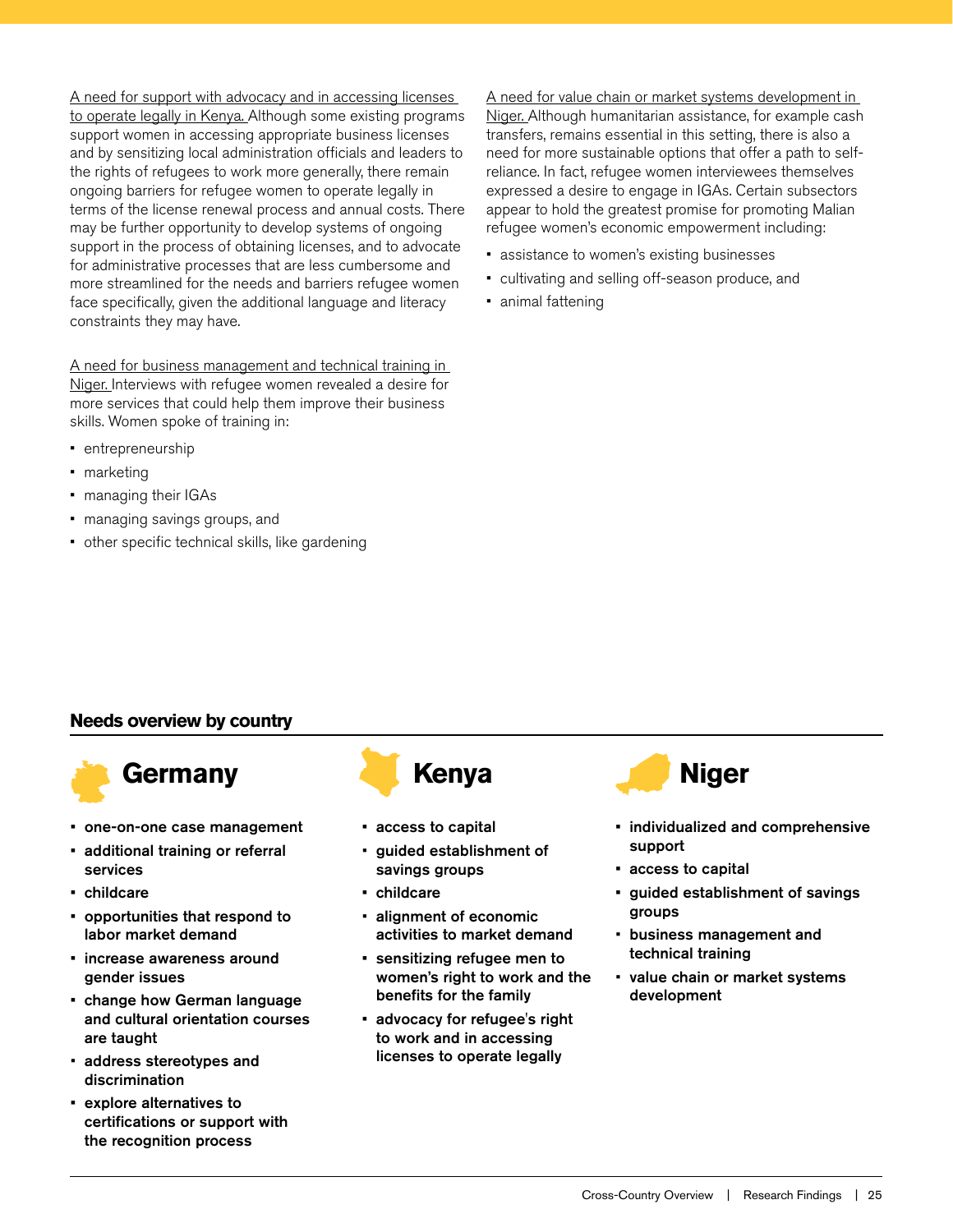## <span id="page-25-0"></span>**Conclusion & Recommendations**

**There is very little existing research that aims to understand and document how refugee women themselves define economic empowerment and the perceived search that aims to understand and document how refugee women themselves define ecocosts and benefits of economic engagement. This research not only highlights the heterogeneity in the refugee population and how a one-size-fits-all approach might be sub-optimal, but also examines the multiple interrelated external factors that limit refugee women's economic empowerment opportunities in Germany, Niger and Kenya. It further examines opportunities for improving women's economic empowerment based on the aspirations and desires of women and working within the constraints of the complex environments in which women make their choices.** 

Across the three settings, refugee women expressed a desire to work and described financial, social and personal motivations for doing so. In parallel, however, some women expressed a preference for focusing on child-rearing instead or a need to balance work with raising children. Inadequate or absent childcare or expectations around women's role in the household were consistently raised as a challenge that limited women's mobility and economic opportunities. In Niger, women spoke to how unsatisfying it was for them to do no economic activity or to rely on assistance, reinforcing women's desire to provide for themselves and be independent. In Kenya, some Congolese women spoke to how the experience of working for the first time was not necessarily an empowering experience given the risks of harassment and exploitation involved with working on the streets out of financial necessity. In contrast, others found the range of opportunities available to them inspiring.

In all three settings, though to varying degrees, women and men spoke of the benefits of women's economic empowerment for women themselves, for their families and for the communities that they live in. Many refugee women and men highlighted the financial benefits to the household of women working. Though women also spoke to how paid economic engagements were in addition to, and not a substitute for, their household and care responsibilities. In fact, in most cases, with displacement, refugee women maintained their existing responsibilities and had an additional burden of generating an income out of financial necessity. With some exceptions, refugee men did not appear to adequately share the load of household responsibilities even as women took on this new role. This dynamic calls for a need to carefully understand and account for women's personal situations when designing economic programs or promoting economic engagement and also highlights the need to engage and bring men along in the design process.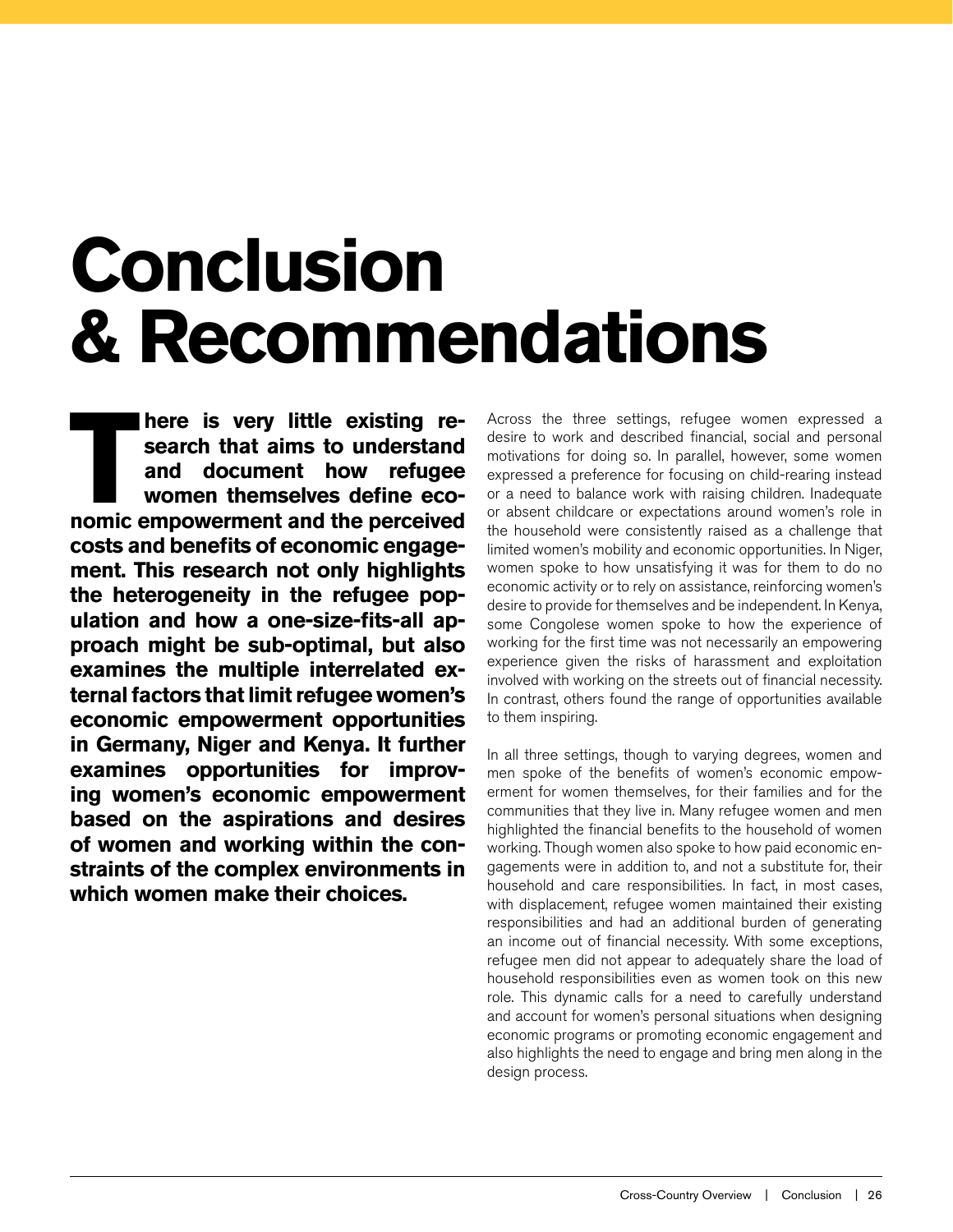Other constraints to economic empowerment that were highlighted through the research findings, and generally align with the existing literature, included:

- challenges associated with documentation and the implications of that for economic opportunities, like finding employment or registering a business
- limited access to capital and formal and informal financial services
- gendered social norms and how they interact with unpaid care responsibilities and constraint mobility
- security and harassment concerns for refugees, and women in particular

Refugee women's preference for type of work varied based on their educational background; their personal situation; and, the opportunities available to them. In most cases, however, women expressed a preference for options they had prior experience with, were flexible and could lead to paid employment in the short term, in the case of women in Germany, or would generate income on a daily basis, in the case of women in Kenya and Niger. In Germany this presented itself as women expressing a preference for the care, education or service sectors and in Kenya and Niger for owning their own small businesses. Although these preferences exist for very valid reasons, it is also important to recognize that the number of constraints (financial, social, material, educational, and legal) that refugee women face limit the economic possibilities that women can envision for themselves. In order to expand the opportunities that women can envision as available to them, there is a need to increase exposure to these new opportunities and to address and alleviate the constraints that refugee women face.

Finally, findings from all three settings revealed the potential psychological and economic benefits of networks of support and a need to cultivate these networks through programming if they do not already exist. Current social network composition varied greatly based on gender, religion, and ethnic group. These benefits included:

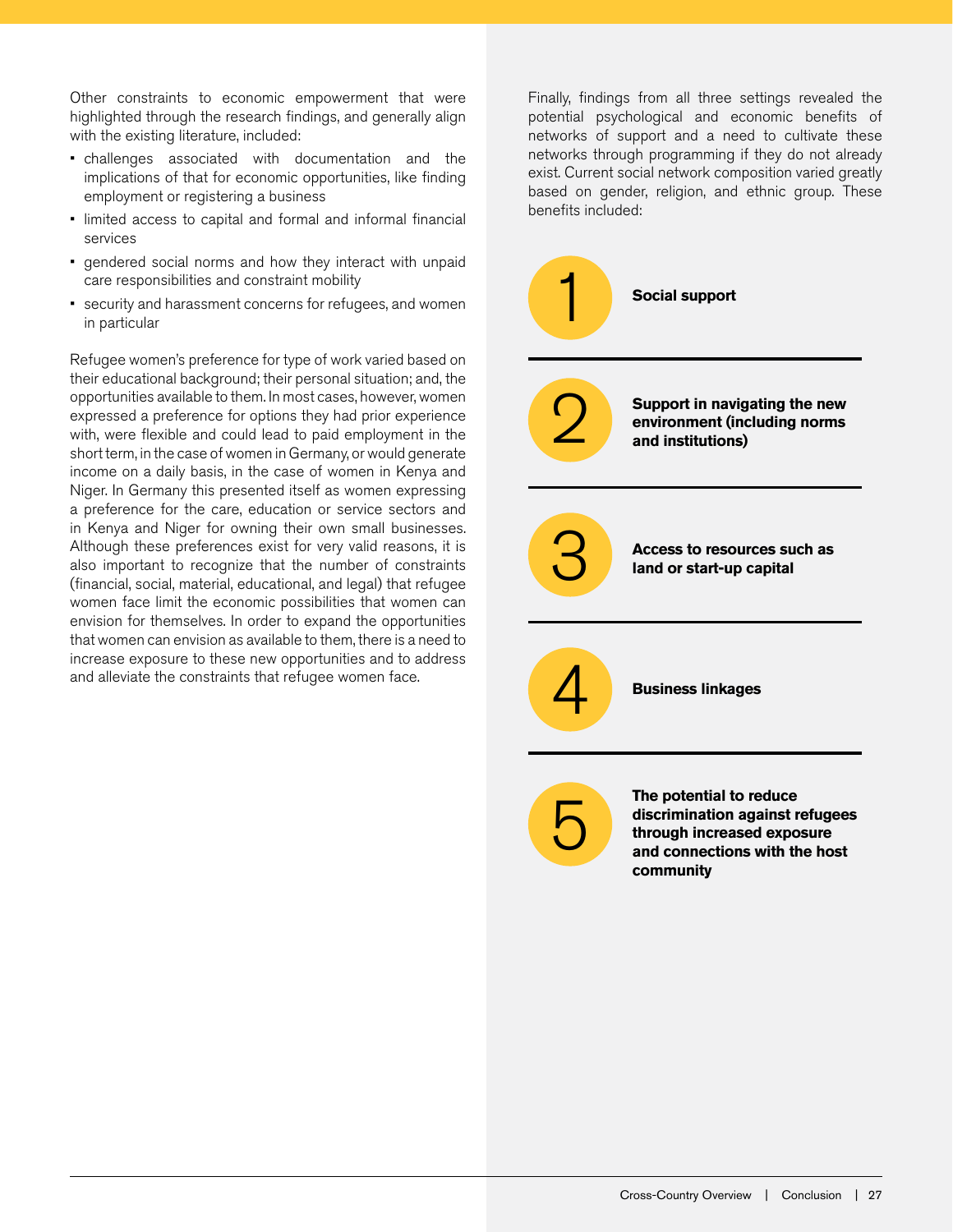**Overall, there are a number of recommendations from this research for practitioners and policy makers who are responsible for designing and implementing programs and shaping policy for refugee women that apply across all three settings. For country specific recommendations, refer to the country specific reports for Germany, Niger and Kenya.** 



**Organizations (NGOs, donors, private sector, etc.) designing and implementing programs for refugee women should:**



Provide individualized and comprehensive support services that are responsive to the needs of different groups of women based on economic interests and time constraints



Increase market responsiveness when evaluating skills-building trainings on offer to refugee women for employment opportunities and when counseling women on business opportunities



#### Create and promote opportunities for engagement with home and host community

members that not only serve an economic purpose, but also enable refugee women to build and expand their social support networks and reinforce ongoing learning and application of new skills and behaviors. This could include:

- Exploring opportunities for peer mentorship or apprenticeships with successful refugee and host community women engaged in various economic activities, particularly microenterprise
- Exploring the possibility of mixed host community and refugee savings groups



#### Create opportunities and safe spaces to intentionally train men and women in

understanding gender roles, norms and rights. Engage men in the design and delivery of livelihoods interventions for refugee women.



Work with influential individuals, such as community and religious leaders, in both refugee and host communities to highlight the importance of women's economic activities and contribution.



Research and pilot interventions to address childcare as a critical issue.



Advocate with both government and private sector on refugee rights.

- Work closely with local authorities, city officials and the private sector to sensitize key stakeholders on refugee rights, as well as the ways in which refugees benefit the local economy and host community.
- Continue advocacy efforts with government authorities on refugees' right to work, especially through more accessible implementation of policies in practice.
- Explore and develop partnerships with local businesses, private sector organizations, or other market-focused institutions and organizations who share an interest in streamlining business licensing processes and renewals.
- Advocate with private sector actors and businesses to promote hiring and supporting refugee women employees and entrepreneurs, and the particular challenges and barriers they face.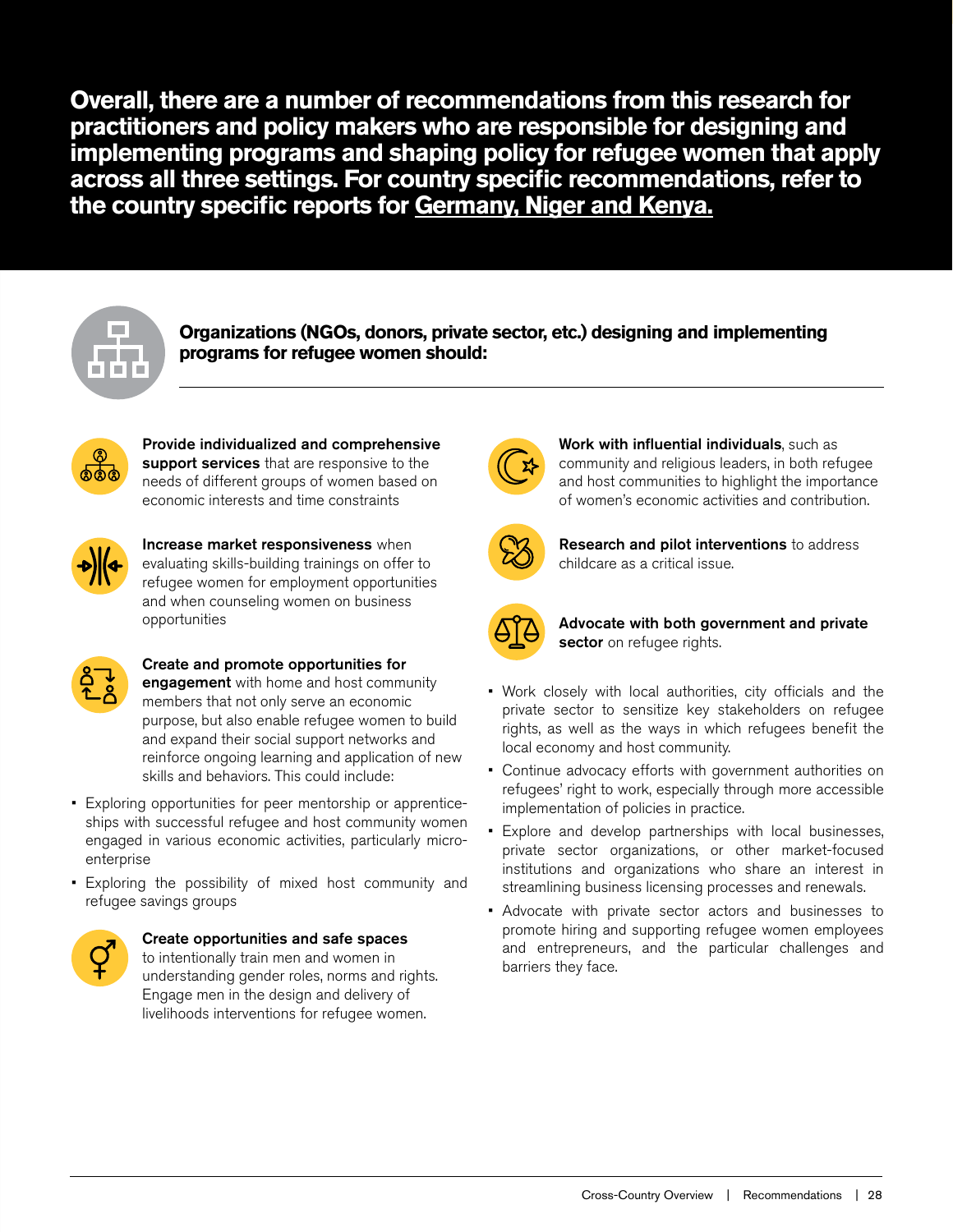

#### Continue to invest in, design and implement research on what works in supporting women refugees' economic empowerment with a focus on the following questions:

- How can we develop new thinking around the types of work that women can engage in, that is both aligned with women's own preferences and desires and cognizant of environmental constraints?
- How do mobility constraints differ across different groups of refugee women, and how can greater mobility and autonomy among some women support improved economic engagement among others?
- To what extent can mechanisms, such as mixed savings groups or trainings, improve refugee women's social connections within the host community? Do such efforts contribute to economic outcomes and/or prejudice reduction among the communities?
- How can we effectively incorporate refugee and host community leaders (men and women) in efforts to promote refugee women's economic empowerment?
- What are successful methods for incorporating greater market responsiveness in skills training and business-start support?
- How can service providers better facilitate women's improved access to sustainable financial services?
- What are effective methods for addressing agency-related constraints associated with social norms and unpaid care responsibilities?
- How can programs and services reach more displaced women and what private sector incentives expressly support economic opportunities that are well-adapted to displaced women's life circumstances (i.e. offering flexibility, safe and dignified work) and offer potential for long-term advancement and growth?



#### **Host governments should:**



#### Expand economic opportunities for and support the integration of refugee women by:

- eliminating mobility constraints faced by refugee women
- revising policies and laws that create barriers for refugee women to access economic activities and financial services
- addressing obstacles that impede refugee women's access to childcare and other services
- revising policies and laws that contribute to gender inequality in any form for both national and refugee women



#### Improve women's protection and empowerment and prevent gender-based violence by:

• increasing access to justice and awareness of legal recourse options when faced with harassment or other forms of sexual and gender-based violence

This applies to violence in the home as well as to harassment and exploitation related to their income generating activities that women may face while working or traveling to and from their places of work.



#### Support local authorities to promote economic integration of refugees by:

- streamlining and ensuring the accessibility of labor market integration processes, such as skill certification, business registration, work permits, etc., that facilitate refugee women's economic inclusion
- promoting the economic benefits of refugees' economic inclusion for the host economy and community



Support facilities and initiatives for building social networks including refugee and women's organizations.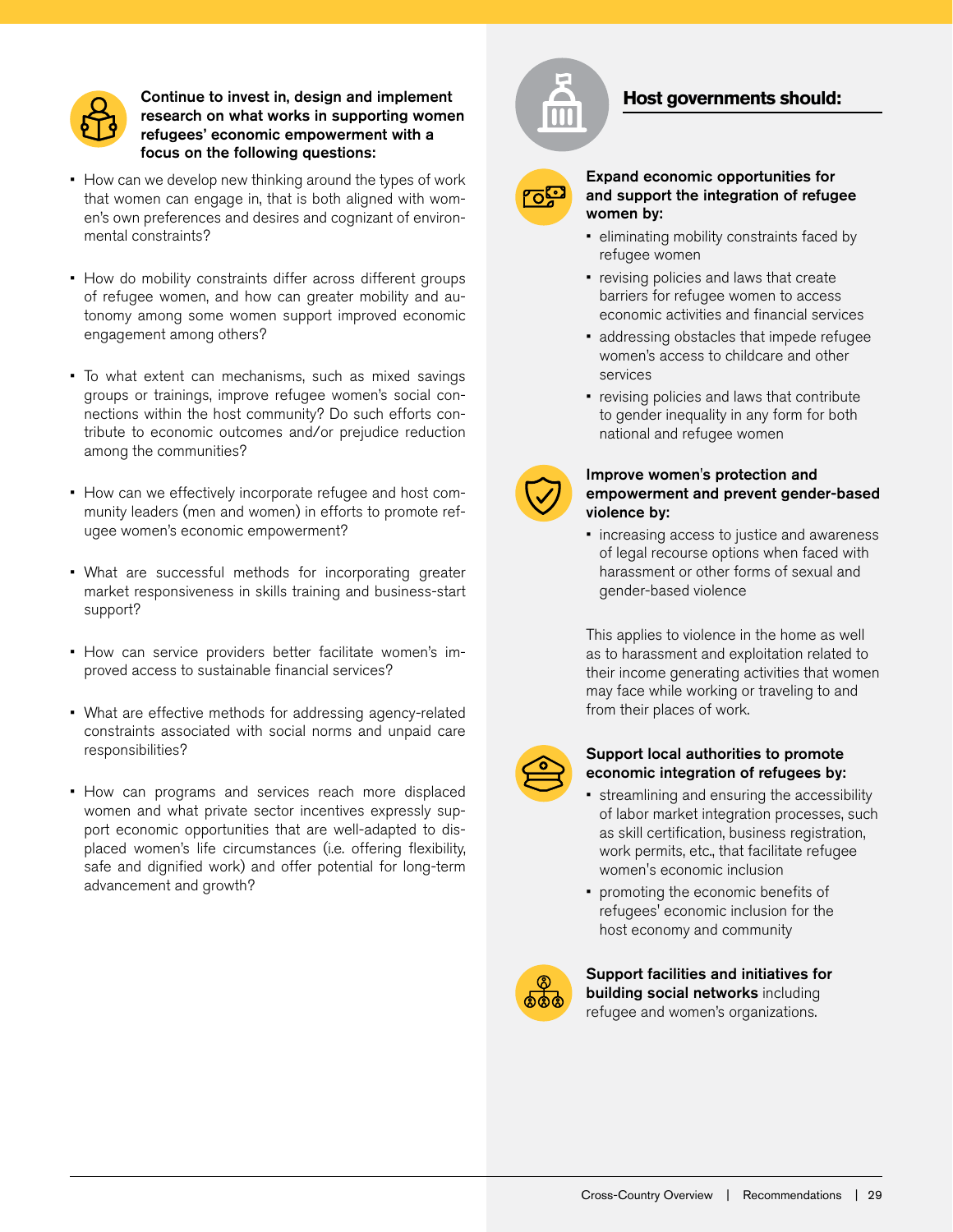## <span id="page-29-0"></span>**References**

Barbelet, V., & Wake, C. (2017). Livelihoods in displacement: From refugee perspectives to aid agency response. HPG.

Bundesministerium für Soziales, Frauen und Jugend (BMFSFJ). (2018). So gelingt der Berufseinstieg von geflüchteten Müttern. Monitor Familienforschung, 40.

Buvinic, M., & O'Donnell, M. (2016). Revisiting What Works: Women, Economic Empowerment and Smart Design. Center for Global Development and United Nations Foundation. https://www.cgdev.org/sites/default/files/ CGD-Roadmap-Update-2016.pdf

Federal Office for Migration and Refugees. (2019). Current Numbers: http:// www.bamf.de/SharedDocs/Anlagen/DE/Downloads/Infothek/Statistik/ Asyl/aktuelle-zahlen-zu-asyl-juni-2019.pdf?\_\_blob=publicationFile

Fendel, T. (2019). Arbeitsmarktintegration geflüchteter Frauen. WISO Direkt, 2. Friedrich-Ebert-Stiftung.

Gettliffe, E., & Rashidova, S. (2019). On the Move: Women's Economic Empowerment in Contexts of Migration and Forced Displacement. Women's Economic Empowerment Working Group, DCED.

International Labor Organization. (2015). Engaging Men In Women's Economic Empowerment And Entrepreneurship Development Interventions. https://www.ilo.org/wcmsp5/groups/public/---ed\_emp/---emp\_ent/-- ifp\_seed/documents/briefingnote/wcms\_430936.pdf

International Rescue Committee. (2019). Choices, Chances and Safety in Crisis: A model for women's economic empowerment. https://www.rescue. org/sites/default/files/document/3480/choiceschancesandsafetyincrisis-2019final.pdf

Kabir, R., & Klugman, J. (2019). Unlocking Refugee Women's Potential: Closing Economic Gaps to Benefit All. International Rescue Committee and Georgetown Institute for Women, Peace and Security. https://www.rescue. org/sites/default/files/document/3987/reportrescueworksunlockingrefugeewomenspotential.pdf

Klugman, J., & Tyson, L. (2016). Leave No One Behind: A Call to Action for Gender Equality and Women's Economic Empowerment. Report of the UN Secretary-General's High-Level Panel on Women's Economic Empowerment. https://www2.unwomen.org/-/media/hlp%20wee/ attachments/reports-toolkits/hlp-wee-report-2016-09-call-to-action-en. pdf?la=en&vs=1028

Manji, F., Mohan, N., & De Berry, J. P. (2019). Desk Review on Livelihoods and Self-Reliance for Refugees and Host Communities in Kenya (English). Washington, D.C.: World Bank Group. http://documents.worldbank.org/ curated/en/685581553241680189/Desk-Review-on-Livelihoods-and-Self-Reliance-for-Refugees-and-Host-Communities-in-Kenya

Markel, E., & Jones, L. (2014). Women's Economic Empowerment: Pushing The Frontiers Of Inclusive Market Development. USAID – Leveraging Economic Opportunities. https://www.marketlinks.org/library/womens-economic-empowerment-pushing- frontiers-inclusive-market-development

O'Callaghan, S., & Sturge, G. (2018). Against the Odds: Refugee Integration in Kenya. Humanitarian Policy Group - Oversees Development Institute.

Pallmann, I., Ziegler, J., & Pfeffer-Hoffmann, C. (2019). Geflüchtete Frauen als Zielgruppe der Arbeitsmarktförderung. Förderprogramm "Integration durch Qualifizierung".

Pfeffer-Hoffmann, C. (Ed.). (2017). Spezifische Herausforderungen der Arbeitsmarktintegration geflüchteter Frauen. Fachstelle Einwanderung.

Prospera Consulting. (2020). What are the key barriers to labour market integration of displaced populations?

UNHCR. (2018). Global Trends: Forced Displacement in 2017. Geneva, Switzerland. https://www.unhcr.org/en-us/statistics/un-hcrstats/5b27be547/ unhcr-global-trends-2017.html

UNHCR. (2019a). Country Operation Update – Niger. https://data2.unhcr. org/en/documents/download/69587

UNHCR. (2019b). Kenya Statistics Package. Accessed May 6, 2020. https://www.unhcr.org/ke/wp-content/uploads/sites/2/2020/01/Kenya-Statistics-Package-31-December-2019.pdf

Worbs, S., & Baraulina, T. (2017). Geflüchtete Frauen in Deutschland: Sprache, Bildung und Arbeitsmarkt. BAMF-Kurzanalyse, 1.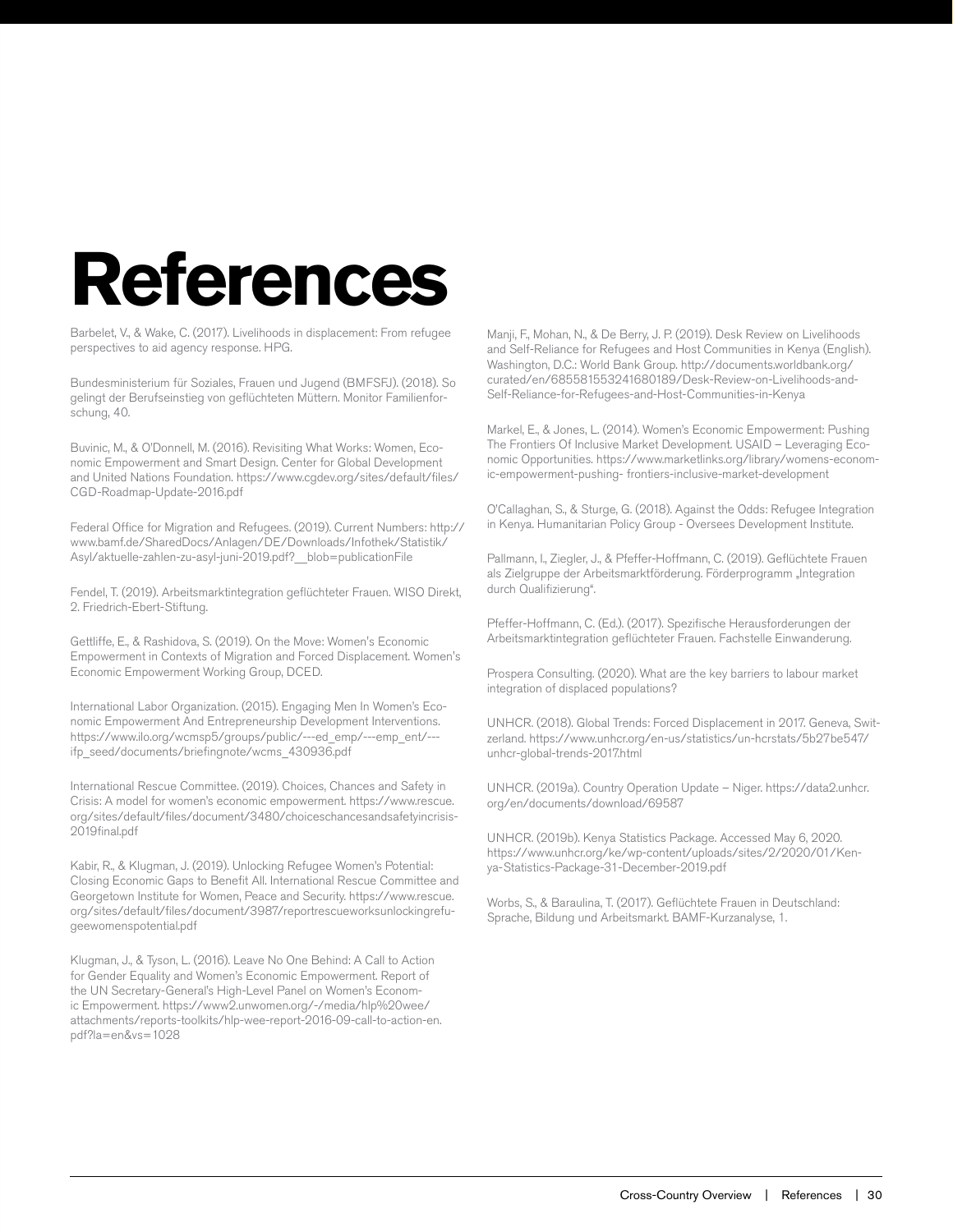## <span id="page-30-0"></span>**Annex A: Research Questions**

**The following research themes and questions guided the development of the research instruments:** 



**Women's desires and aspirations**

- How do women themselves define women's economic empowerment?
- What do women and men see as the potential positive and negative results of women's economic empowerment?
- How has displacement shaped their views of women's economic empowerment?



#### **Women's economic engagement**

- What constraints do displaced women face in taking on livelihood activities, and in entering and participating in the labor market?
- What supports do they have for taking on livelihood activities or entering the labor market?
- To what extent do women want to participate in the labor market or work?
- Ideally, what would they like this participation to look like (types of activities, timing, etc.)?
- What strategies have women used to contribute to household income?
- What do displaced women identify as services they need, to access and participate in livelihood activities? (i.e. public services, such as improved health care, private sector services, such as financial services, humanitarian services, etc.)
- What do displaced women identify as products they need to access and participate in livelihood activities?
- What information do women rely on to access livelihoods and how available is it?



**Social norms** 

- How are gendered social norms structuring men and women's decision-making related to livelihood activities?
- How has conflict/displacement influenced social norms among displaced populations to either enable or restrict women's economic empowerment in post-crisis settings?
- What mitigation strategies have been used against negative results and what helped in supporting positive results in terms of economic engagement?
- What elements of identity intersect with gender to influence women's power to make decisions about livelihoods e.g. marital status, ethnicity, age, disability, sexuality, religion, etc.



#### **Networks of support**

- What groups or social circles are women part of, and how do these contribute to income and empowerment outcomes for women? What is their role?
- What role do social networks have regarding women's access to markets (as consumers or producers/sellers, depending on the context relevance)?
- How do women adapt financially in displacement/emergency contexts? What are their strategies to access support? How are networks built and utilized? What are the differences depending on length of displacement?